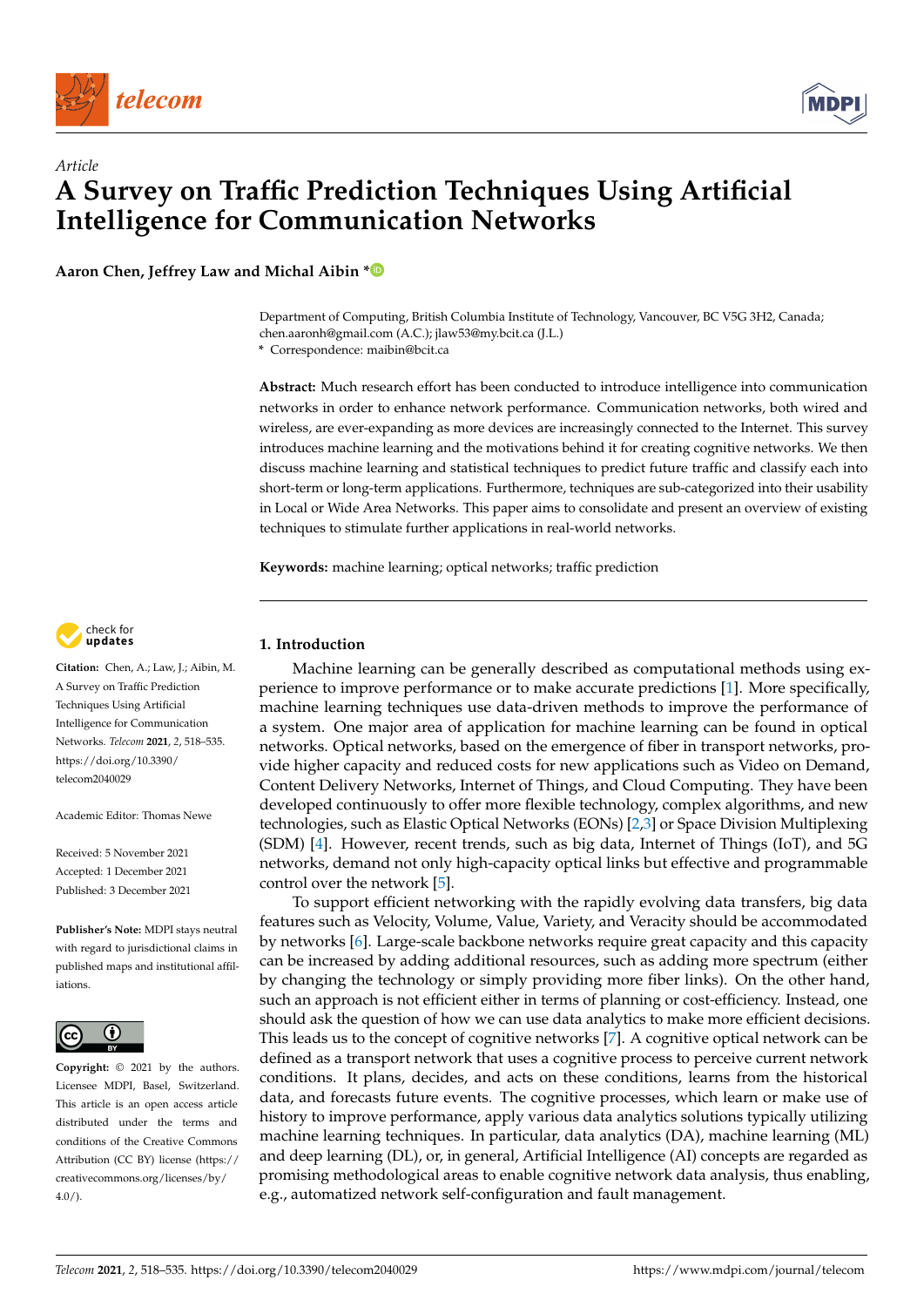The Internet follows an explosive growth trend, with exponential increases in connected users, devices, and data transmission volumes. By 2023, there will be an estimated 5.3 billion Internet users, with each user connecting, on average, 3.6 devices to the network. The global average bandwidth speed is also expected to increase from 61.2 Mbps in 2020 to 110.4 Mbps in 2023 [\[8\]](#page-15-7). At such a large scale and growth rate, it is becoming more and more difficult to control, manage, monitor, and predict traffic patterns in optical networks using traditional manual operations. As such, machine learning can be the principal solution to automate network decisions to improve performance, mainly through traffic prediction.

## *Machine Learning Tasks for Optical Networks*

A very popular aspect of optical network service where machine learning is applied is the network's survivability, which describes the network's ability to provide uninterrupted data flow [\[9\]](#page-15-8). Machine learning can optimize survivability rates in optical networks by recognizing issues, making self-directed decisions, and predicting traffic flows and potential failures. These different goals can be classified into standard ML tasks, which are briefly described below [\[1\]](#page-15-0):

- Classification: Process of assigning threat categories;
- Regression: Predicting a value for items;
- Ranking: Ordering based on some criteria.

While the majority of the work focuses on the above-mentioned aspect, another very important task is traffic prediction. Quite a few existing papers provide ML-based solutions for traffic prediction in communication networks. This survey will try to classify ML applications into their use of short-term versus long-term traffic prediction. Furthermore, short-term and long-term prediction differences will be examined in Local Area Networks (LAN) versus Wide Area Networks (WAN). In the following sections, this paper will discuss the motivations for applying ML to networks, followed by a general survey of techniques used in short-term predictions and long-term traffic predictions in Local and Wide Area Networks. The relevant papers explored in the survey will be categorized into the following techniques:

- 1. Neural Networks;
- 2. Support Vector Machines;
- 3. Linear Regression;
- 4. Principal Component Analysis;
- 5. Statistical Models;
- 6. Linear Time Series Models.

Figure [1](#page-2-0) shows a high-level overview of the papers discussed in this survey, categorized into techniques that are applied to achieve the traffic prediction.

The remainder of this paper is divided as follows. Section [2](#page-2-1) motivates our survey. We then discuss definitions of short- and long-term traffic prediction, as well as the differences between the Local Area Network and Wide Area Network, in Section [3.](#page-3-0) The following sections discuss concepts of various machine learning techniques and their application towards traffic prediction. Finally, we summarize the paper in Section [10,](#page-13-0) followed by future directions. To the best of our knowledge, this is the first survey that summarizes recent advancements related to traffic prediction based on Artificial Intelligence.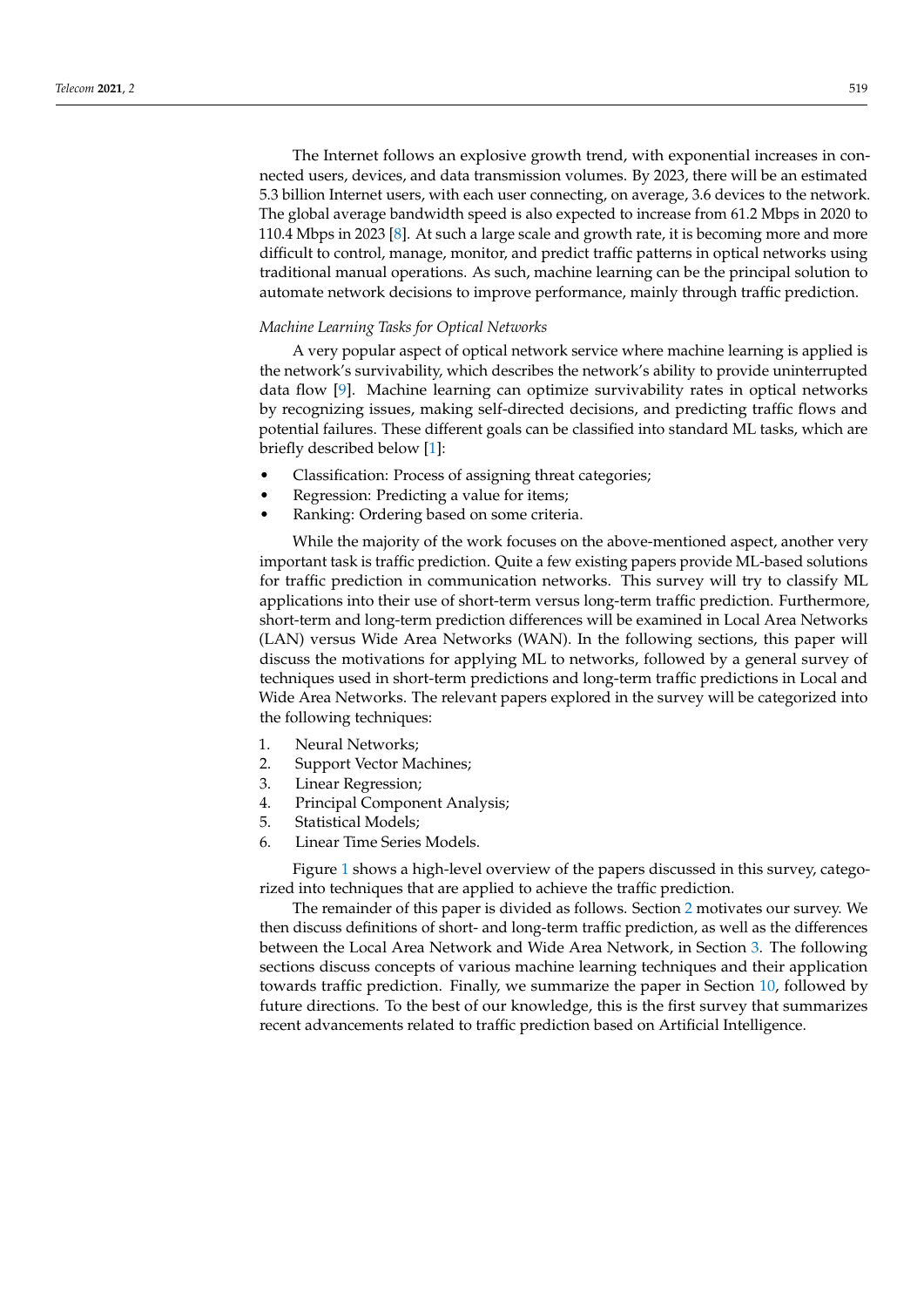<span id="page-2-0"></span>

**Figure 1.** Structure of the survey.

#### <span id="page-2-1"></span>**2. Motivations**

The application of machine learning in optical networks can be linked to the emergence and increasing popularity of Artificial Intelligence. While AI focuses on making 'smart' machines, ML is a branch of AI seeking to make machines smarter through 'learning' [\[10\]](#page-15-9). In tandem with the growth and power of computing technologies, AI through ML methods has become a viable solution for optical networks because of successes in large-scale operations, faster processing speeds, and flexibility through automated decision-making. Musumeci et al. [\[11\]](#page-15-10) classify motivations for using ML in optical networks into two broad categories: increased system complexity and increased data availability.

#### *2.1. System Complexity*

Optical networks are becoming more complex in both the physical and network layer. The physical architecture of the optical network can be reconfigured, and additional electronic components can be attached at various points to collect and monitor signal data. An example is optical-time-domain reflectometry (ODTR)-based monitoring. ODTR equipment measures traces of backscattered light by first injecting short light pulses into optical fibers. The response measured by the receiver can be used to monitor fiber performance [\[12\]](#page-15-11). Programmable software layered on top of physical hardware further increases system complexity. The programmability of the network provides the basis for a Software-Defined Optical Network (SDON) from which ML intelligence can be introduced to the system [\[13\]](#page-15-12). As systems become more complex and larger in scale, it becomes more challenging for humans to make performance-affecting decisions. This is important since optical networks often must meet a certain quality of transmission. Automatic and accurate changes and adjustments to the network would be ideal for achieving this. Thus, a well-trained machine could be supplemented with an existing human-operated network to increase its performance.

#### *2.2. Data Availability*

Alongside the data generated from physical hardware, monitoring equipment, and SDONs, there is also the ever-increasing buildup of historical data and expert knowledge. All of this information, including raw labeled or unlabeled data, can be used to better train machines in performance optimization and future predictions. For example, long-term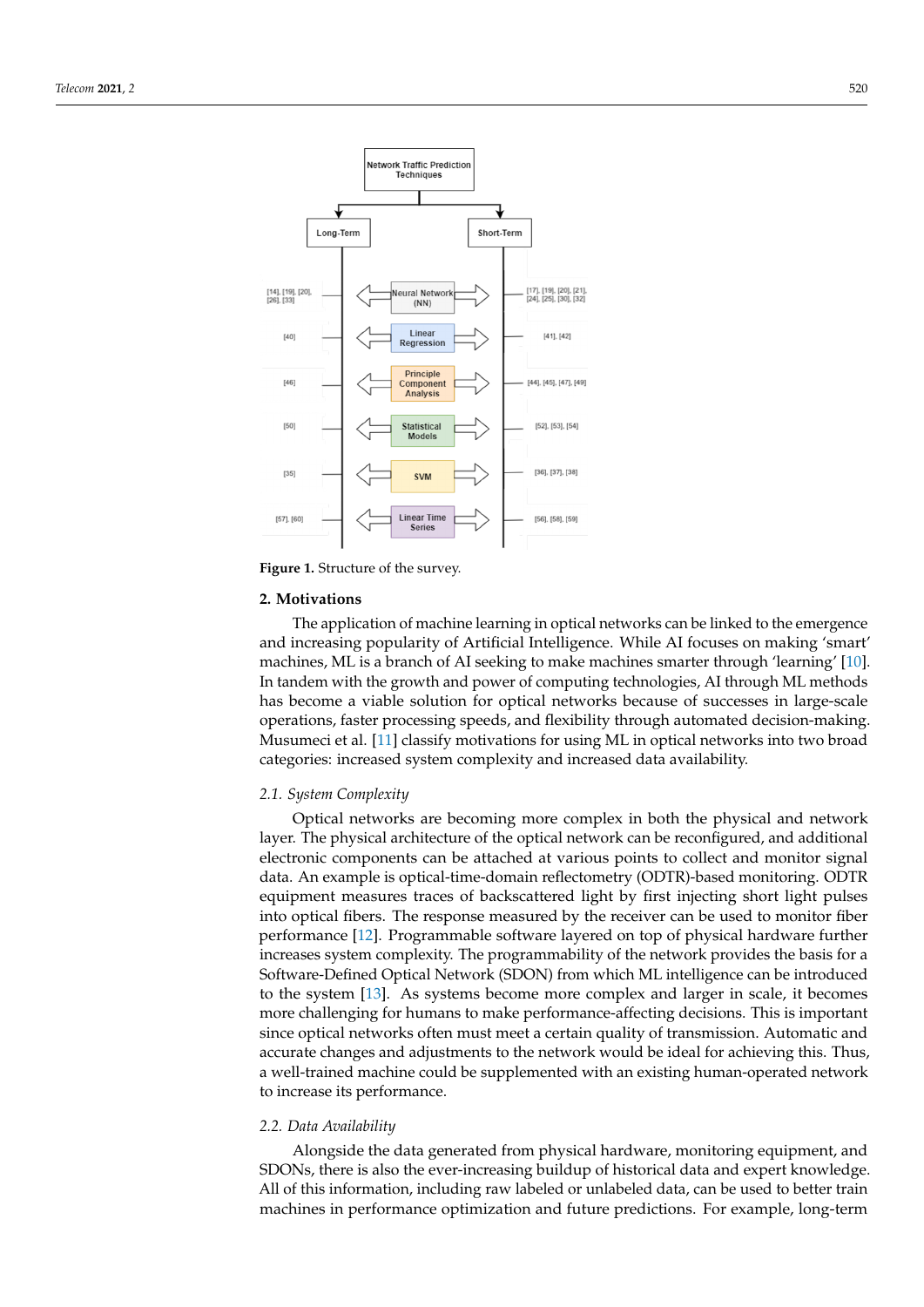historical data can be fed to machines as a learning mechanism to filter data noise since it can compare current changes to historical changes in signal state [\[14](#page-15-13)[,15\]](#page-15-14). Another motivation for using ML may be to reduce the time spent in feature engineering. Determining features can be a lengthy process requiring expert knowledge from human-led feature engineering. With deep learning, it may be possible for machines to extract features by themselves, without human input. Lastly, given the amount of data available to train ML models, it becomes possible to train machines offline. Doing so would reduce the requirement for real-time online computation. This would decrease computation and resource costs while ensuring that the live network service is not compromised [\[13\]](#page-15-12).

# <span id="page-3-0"></span>**3. Definitions**

Traffic prediction techniques can often be applied across various timescales or timeindependently, so criteria are needed to classify techniques into short-term or long-term categories. For the purpose of this paper, 'short-term' refers to the prediction and application of techniques in the timeframe of minutes, hours, and days. 'Long-term' refers to the prediction and application of techniques for weeks, months, and years. A specific technique is classified as short-term or long-term depending on whether it:

- 1. specifically discusses short-term or long-term prediction purposes;
- 2. is applied in simulation for the short term or long term;
- 3. predicts traffic for short-term or long-term increments of time;
- 4. is time-dependent or -independent.

In the case where the technique is time-independent, as is often the case in predicting blocking probability, this paper will classify the technique as long-term. It is important to note that short-term predictions may become long-term predictions if deployed for a longer duration. Additionally, a technique's purpose of prediction may be applicable for the long term, such as blocking probability estimation or power usage reduction. Henceforth, time-independent techniques are classified as long-term traffic prediction because they may be applied regardless of time duration.

Moreover, all techniques discussed in this paper apply either to Local Area Networks (LAN) or Wide Area Networks (WAN). LAN are networks where devices are connected within small geographical locations, such as a building or a group of buildings, as shown in Figure [2.](#page-3-1) Networks are considered WAN when they span larger geographical locations across large distances, such as a country-wide network or a global network, as shown in Figure [3.](#page-4-0)

<span id="page-3-1"></span>

**Figure 2.** Local Area Network diagram.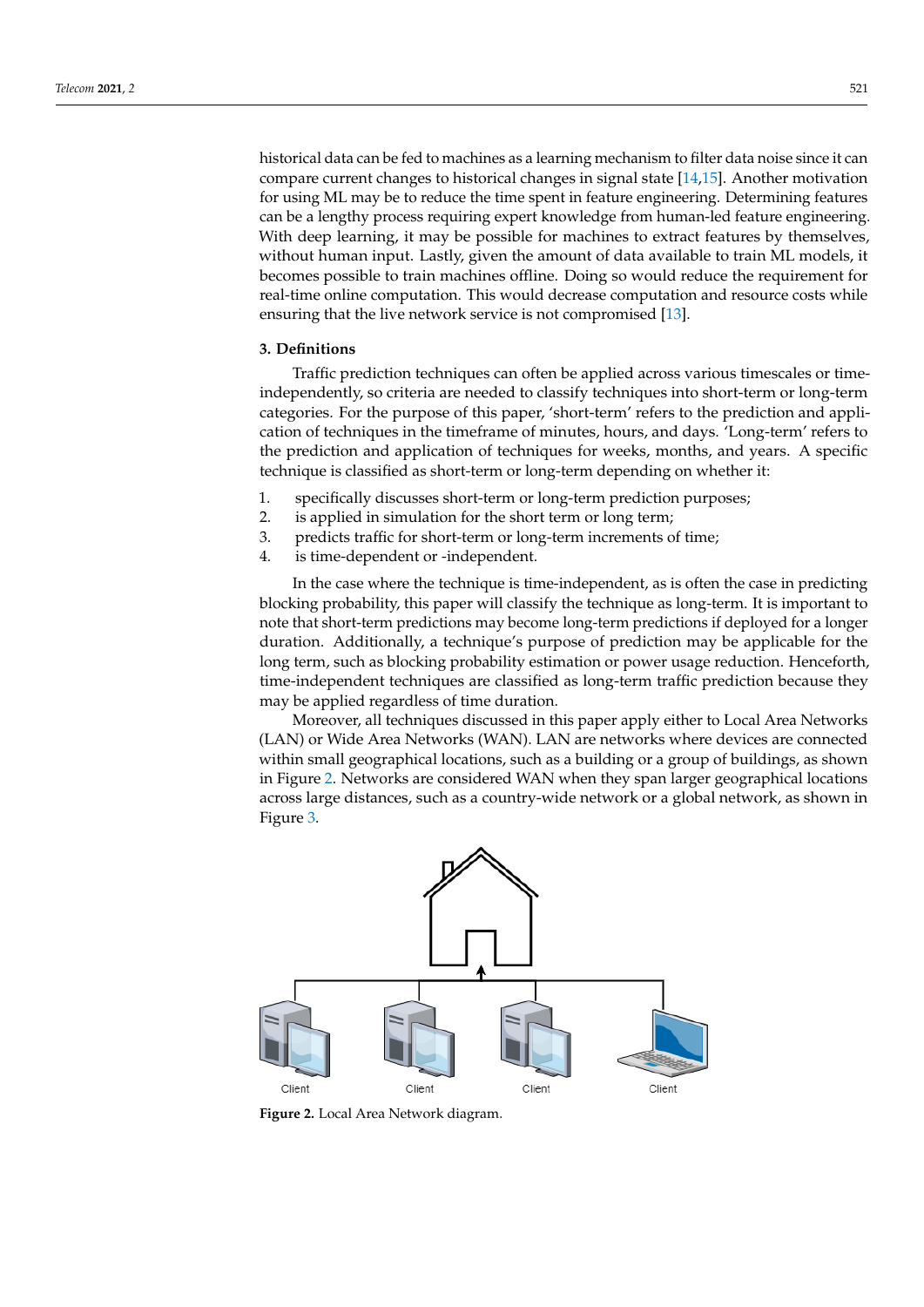<span id="page-4-0"></span>

**Figure 3.** Wide Area Network diagram.

## **4. Neural Networks**

Neural Networks (NNs) are algorithms used in machine learning to solve problems via data processing. Input data move through a series of interconnected nodes, where each node is weighted initially and re-calculated as the information passes through the network. Some everyday tasks include regression and classification. A general NN consists of an input, a hidden, and an output layer. The hidden layer may have multiple layers and use different algorithms in which data are processed [\[16\]](#page-15-15). Figure [4](#page-4-1) shows the general layout of a Neural Network with two hidden layers.

<span id="page-4-1"></span>

**Figure 4.** General layout of a Neural Network with two hidden layers.

Neural Networks rely on training data to learn and improve their accuracy over time. However, once these learning algorithms are fine-tuned for accuracy, they are potent tools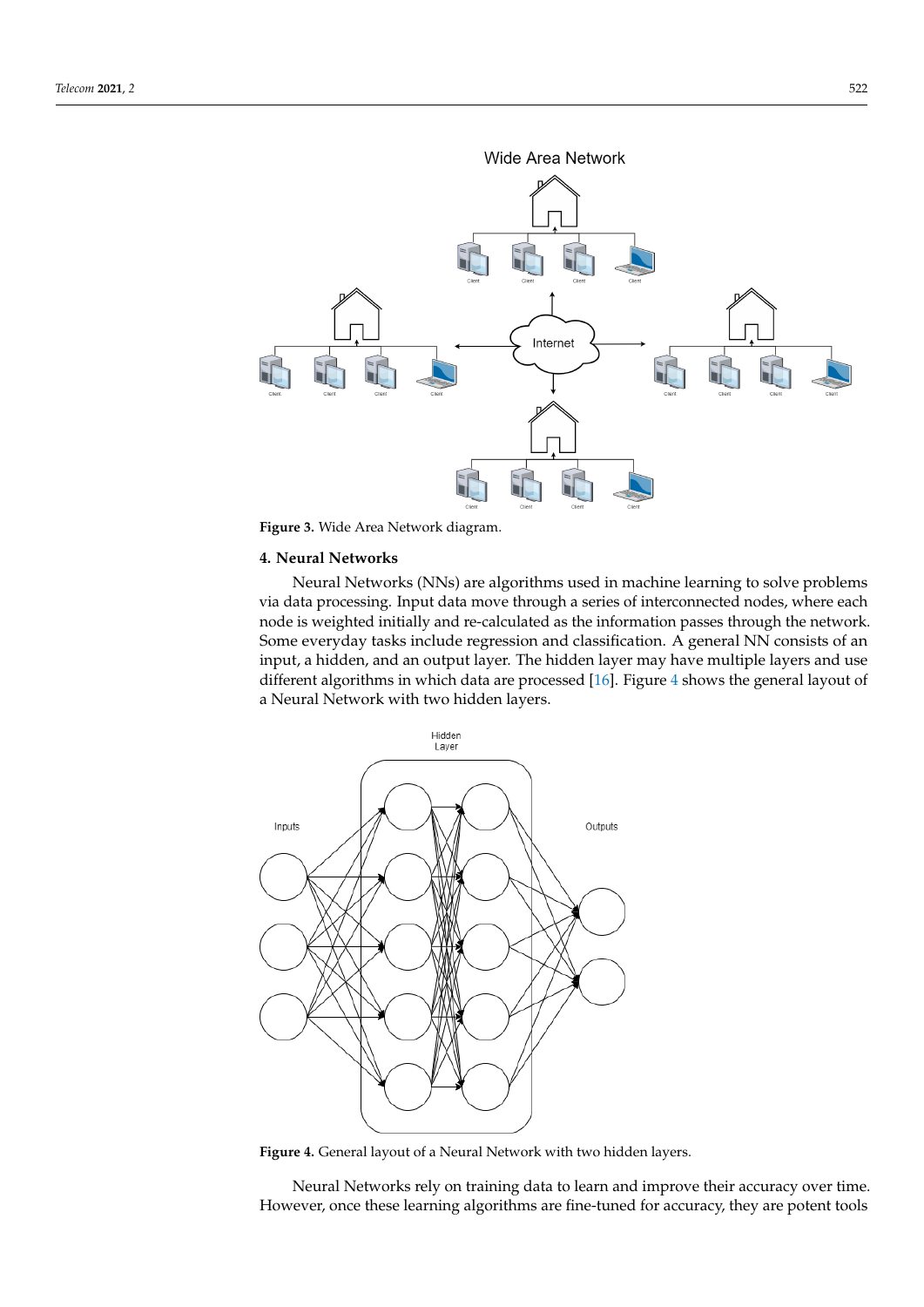in Computer Science and Artificial Intelligence, allowing us to classify and cluster data at a high velocity. One of the possible applications of NNs in communication networks is traffic prediction. In the following subsection, we discuss the relevant papers that use NNs.

## *Relevant Papers*

Zang et al. [\[17\]](#page-15-16) propose a method to predict the next-hour traffic value for cell towers in a large city by feeding pre-processed time series signals into an Elman Neural Network (ENN). An ENN, a deep learning technique, differs slightly from the traditional Neural Network layout of having three main layers: input, hidden, and output. An additional context layer is attached to the hidden layer, which takes the output of the hidden layer and stores it for use in future iterations of training [\[18\]](#page-15-17). The city's base stations are first split into 50 groups by K-means clustering. K-means clustering is a set of machine learning algorithms that group similar data points together, generally with each cluster having one mean center. The number of groups is fixed, and the user chooses somewhat arbitrarily based on what they know about the data and what they think is best for the work. This paper uses both unsupervised (K-clustering) and supervised (ENN) machine learning methods to achieve its goal. The base station signals are first split into low- and high-frequency components through wavelength decomposition. Each component is then fed to the ENN and eventually fused to obtain prediction results [\[17\]](#page-15-16). Six days of traffic data were used for training, while one day was used for the final prediction testing. The paper finds that with the preprocessing of signal data using wavelength decomposition, the next-hour traffic prediction is more accurate than simply using ENN without prior wavelength decomposition. However, one drawback of this methodology is that the prediction performance decreases as the K-value is set higher. This means that the predictive ability of this method outside of the paper's scenario would depend on the user-selected K-value. Nevertheless, this case shows that a combination of deep learning, data clustering, and signal pre-processing could predict short-term traffic in a Wide Area Network better than traditional means.

Aibin et al. [\[19,](#page-15-18)[20\]](#page-15-19) use time series traffic data sets from a network service provider in a combined Long Short-Term Memory (LSTM) and Recurrent Neural Network (RNN) training methodology to predict network traffic at 5 min and 1 h time granularities. An RNN network contains a feedback loop in the hidden layer that 'remembers' the results of a previous time. The issue with RNN is that its 'memory' degrades over time, called vanishing gradients, and thus is not suitable to predict long-term data dependencies [\[21\]](#page-15-20), including autocorrelation. LSTM is a variant of RNN, which reduces this issue by having each neural cell contain additional memory units, saving cell states for long periods or forgetting information deemed not applicable. In this paper, LSTM is used to predict autocorrelation better. The data are first fed through the LSTM Neural Network, and the output is then fed through a traditional DNN network (Deep Neural Network) to obtain predictive results. One downside to using the LSTM model instead of a simple one is the longer duration required for training convergence. More training iterations are required before the model can accurately predict network traffic. To overcome this issue, the authors propose to use Monte Carlo Tree Search [\[15\]](#page-15-14). The key novelty of their approach is the use of various selection strategies applied to the phase of building a search tree under different network scenarios, which solves the problem of long convergence time.

Peng et al. [\[22\]](#page-16-0) use an echo state network (ESN) and autoregressive integrated moving average (ARIMA) model to forecast mobile communication traffic series. ESNs are Recurrent Neural Networks where the input is passed through a randomized but fixedweighted 'reservoir' of neural nodes to produce an output. The target output is then fed back into the reservoir as input. The idea is that the reservoir, with the target input, would 'echo' traces of past input history [\[23\]](#page-16-1). On the other hand, the multiplicative seasonal autoregressive integrated moving average (MSARIMA) is a model used for forecasting time series by looking at time-lagged value errors. The smooth part of the time series is input into the ESN for forecasting, while the seasonal part is input into ARIMA for long-term predictability. The hybrid model is used for predictions 6 to 168 h into the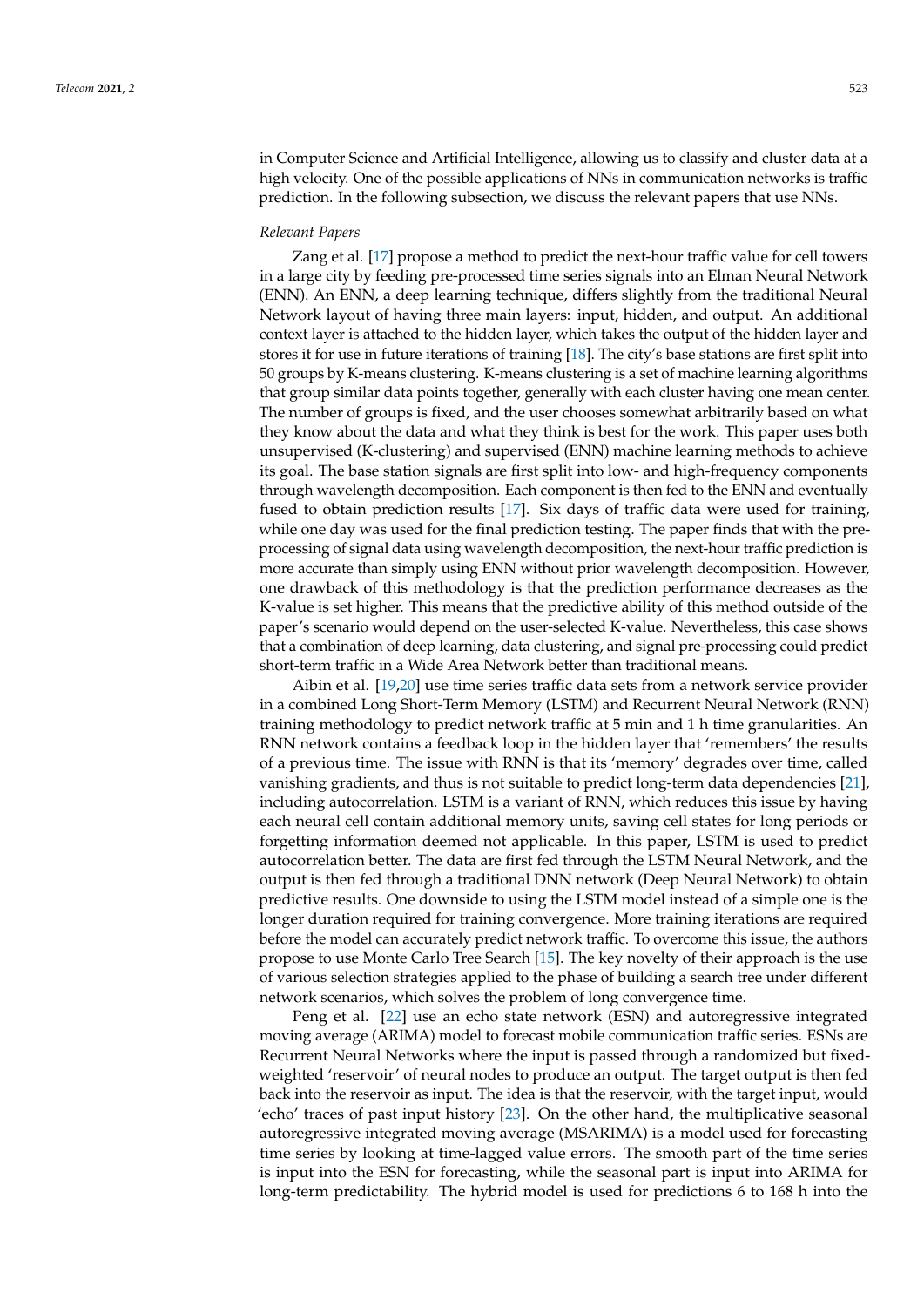future. This study finds that their hybrid model has a 12% improvement in prediction accuracy over other similar methods, echo state networks, SVM, and Wavelet-MSARIMA. Hybrid models, which use different ML techniques to better generate short- and long-term predictions separately before being consolidated, may be a viable solution to predicting seasonal traffic data. A potential obstacle in using hybrid models can be its requirement for data pre-processing to produce two inputs to be used in two ML networks separately. This method may require more time to prepare the data as well as to train both models before consolidating the output prediction.

Jia et al. [\[24\]](#page-16-2) use a Backpropagation Neural Network (BPNN) to predict future links in an elastic optical network (EON) in order to achieve better performance via increasing bandwidth utilization and decreasing blocking probability. The BPNN is used to predict the arrival time and holding time of future connections. These values are called 'future connections' in the paper. Meanwhile, 'assigned connections' are connections in which the arrival time and holding time are known since spectral resources are pre-specified along a particular path. A Minimum Comprehensive Weight Algorithm (MCW) predicts future arrival and holding time values on candidate paths. On the other hand, a Minimum Network Competition Algorithm (MNC) is used to calculate the resource competition for all candidate paths to compare them. The optimal path is the path with the least competition and with the least blocking probability. The MCW and MNC are routing and spectrum assignment (RSA) algorithms with holding time awareness, proposed to achieve lower blocking probability. The study finds that the MCW performs better than other algorithms in elastic optical network performance.

Morales et al. [\[25\]](#page-16-3) use an Artificial Neural Network model to adaptively configure virtual network topologies (VNT) to scale to increased traffic demands automatically. Their methodology, which they call the VNT reconfiguration based on traffic prediction (VENTURE), will analyze real-time-monitored traffic data to predict hour-by-hour traffic. More specifically, the model predicts the maximum bitrate for every origin–destination pair and modifies the VNT to be capable of handling this maximum bitrate. ANN fitting, in this case, is an interactive procedure to find the lowest Akaike information criterion (AIC), where a lower AIC value means higher optimization between the accuracy and number of inputs. Three separate algorithms are then used to determine the pathway for data flows in the VNT. First, flows are allocated for already existing virtual links. Secondly, new virtual links are created and fully capacitated. Lastly, any residual bitrate is served on newly created uncapacitated virtual links. These three algorithms are iterated every hour to recompute and reconfigure the VNT to account for next-hour traffic. Morales et al. find that VENTURE is able to achieve transponder savings between 8% and 42% when compared with traditional threshold-based VNT reconfiguration. By predicting the maximum bitrate hour-by-hour, VENTURE can effectively reduce energy consumption, as it automatically de-activates and re-activates transponders during low- and high-traffic hours.

Menezes Jr et al. [\[26\]](#page-16-4) explore the use of a nonlinear autoregressive exogenous model (NARX) to predict long-term chaotic laser and variable bitrate (VBR) video traffic time series data sets. More specifically, they seek to determine the viability of using NARX for long-term data prediction. NARX differs from an RNN in that the output of the NARX is fed back into its input, while an RNN only has feedback loops within the hidden layer [\[27\]](#page-16-5). A NARX network has an exogenous input regressor, which, in this particular approach, contains sample values of the actual time series. Another feedback loop to the input layer is supplied with an output regressor, which contains estimated data points from the Neural Network. These combine to supply long-term information and short-term information, respectively [\[26\]](#page-16-4), to the system in order to predict future values accurately. The authors find that NARX Neural Networks can be used for long-term prediction and improve prediction performance compared to alternative Neural Network solutions, namely Elmann and Time Delay Neural Network (TDNN) models. This is because the output regressor in NARX networks seems to have the impact of reducing the likelihood of data overfitting [\[26\]](#page-16-4). Overfitting is a negative effect of machine learning where accurate training results are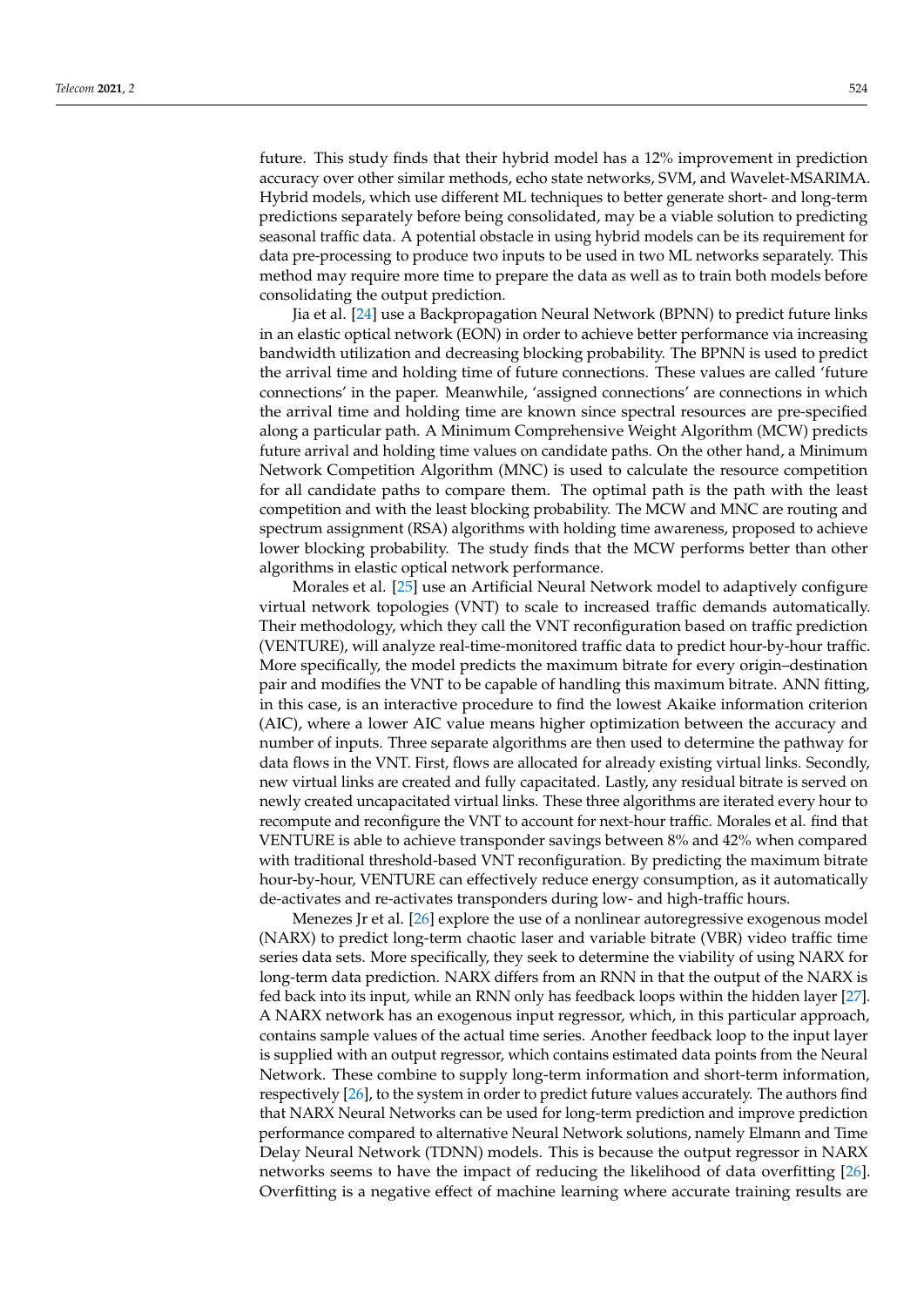produced with a local set of training data, but performance may be inaccurate given actual scenarios and data [\[28\]](#page-16-6). This means that the ML model only works well with the training data but cannot accurately reflect relationships or patterns in a production environment. The authors thus propose further studies of NARX usage for long-term prediction with other data sets such as electrical load forecasting or financial time series analysis.

Xiong et al. [\[29\]](#page-16-7) propose a power-aware lightpath management (PALM) algorithm to reduce the power consumption of tearing down and re-establishing lightpaths. According to Bolla, R., Bruschi, R., and Lago, P., the creation of lightpaths in elastic optical networks (EONs) may account for 15% of all power consumption [\[30\]](#page-16-8). A traffic prediction module is attached to the EON, consisting of a Backpropagation Neural Network (BPNN) supplemented by a particle swarm optimization (PSO) algorithm to determine initial input weights. The PSO algorithm works by first initializing a random population of weights for each input. Each particle has a velocity value attached to it and remembers its previous best velocity. With each iteration, the velocity value is updated to move towards a better value given its previous best [\[31\]](#page-16-9). This process is iterated until the authors determine an optimal velocity value as input for the BPNN. The PALM algorithm depends on the prediction output from the PSO-BPNN to determine whether to keep a lightpath open or to re-route a traffic request to a particular idle lightpath. Simulated results show that the PSO-BPNN at an 80% utilization threshold for the lightpath has a 31–36% improvement in reduced power consumption compared to the energy-efficient manycast (EEM) algorithm over a month. PALM is successful in significantly reducing power consumption in EONs; however, it comes at the price of an approximately 5% increase in bandwidth blocking ratio [\[29\]](#page-16-7).

Leung et al. [\[32\]](#page-16-10) test two algorithms using the extreme machine learning (EML) framework to estimate blocking probability in optical burst switching (OBS) networks. Packet loss may occur in burst switched networks when an intermediate node drops packets because it is not reserved for a particular bandwidth. EML is a type of singlehidden-layer Neural Network where the input weights of the hidden nodes are randomized. The two algorithms are designated I-ELM and Log-I-ELM, where the Log-I-ELM algorithm is trained to map the network conditions to the blocking probability. Both algorithms train by adding new, randomly weighted, hidden nodes with each iteration. The number of hidden nodes where the mean square error is lowest is used to predict the blocking probability over different traffic loads. The results indicate that the Log-I-ELM algorithm is the most accurate in estimating blocking probability in a network.

Vinchoff et al. [\[33\]](#page-16-11) propose a Graph Convolution Network (GCN) and Generative Adversarial Network (GAN) to predict traffic spikes for both the short term and long term. The GCN captures the topological state of the network, while the GAN is used to predict future traffic bursts. An additional Simple Feedforward Neural Network (SFNN) is used to predict the most probable future network state. One-week-long network snapshots were used in the GCN-GAN model to tackle short-term prediction, while three-month-long snapshots were used for long-term prediction. The model was validated with real traffic data from the Telus Fiber Network. The results showed that the GCN-GAN model was more effective in predicting burst traffic when compared with the LSTM model in terms of both lower mean squared error values and lower overestimation of traffic volume.

#### **5. Support Vector Machines**

A Support Vector Machine (SVM) algorithm is used to classify unlabeled data points into two labeled categories. It learns to separate a cluster of data points into distinct binary groups [\[34\]](#page-16-12). Figure [5](#page-8-0) shows a cluster of data points classified into class 1 (green) and class 2 (blue). In brief, SVM performs complex data transformations depending on the selected kernel function, and, based on these transformations, it tries to maximize the separation boundaries between data points depending on the labels or classes that we have defined.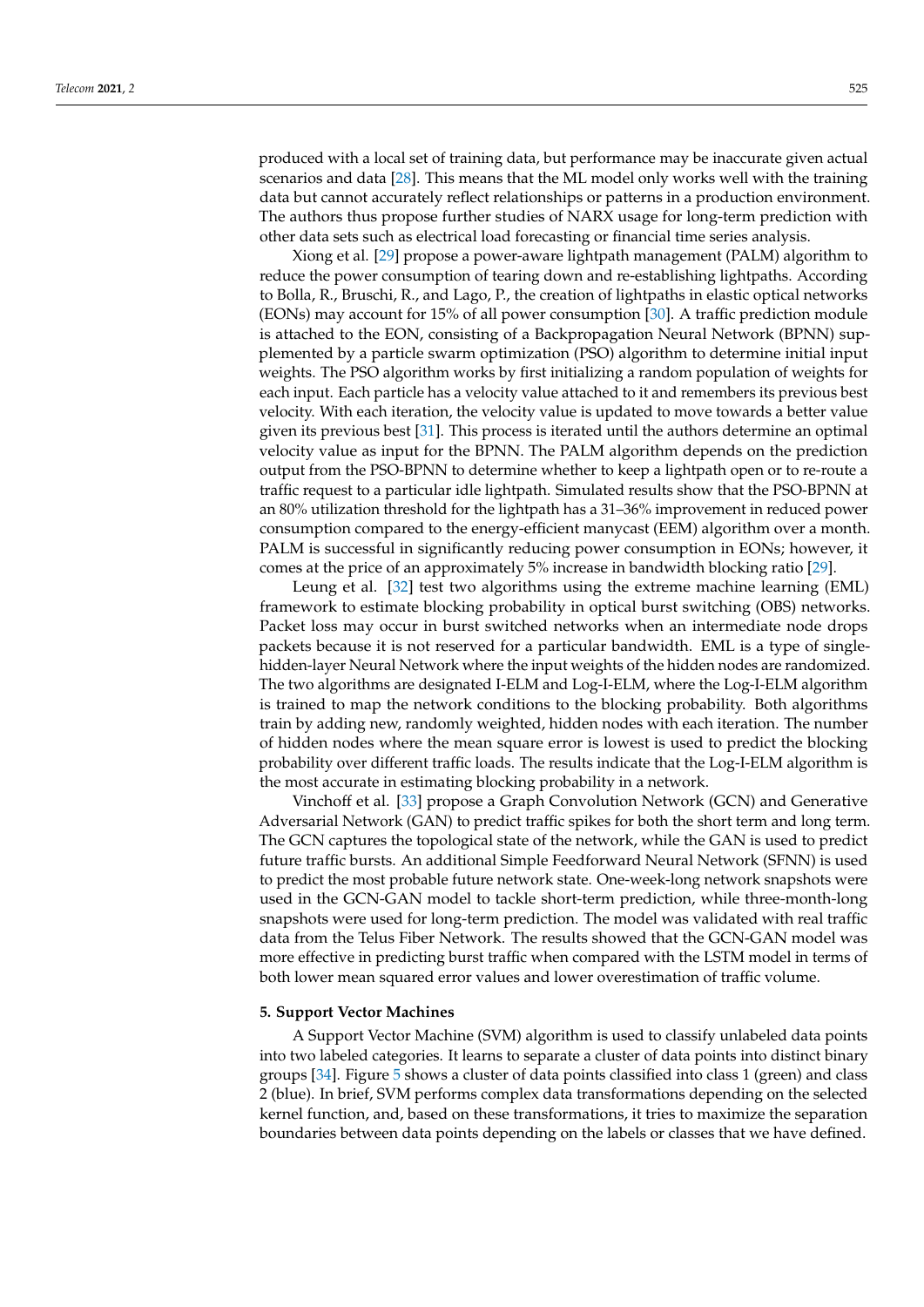<span id="page-8-0"></span>

**Figure 5.** Example scatterplot showing SVM classification of data points into two classes.

As we can see in Figure [5,](#page-8-0) SVM tries to find a line that maximizes the separation between a two-class data set of two-dimensional space points. To generalize, the objective is to find a hyperplane that maximizes the separation of the data points to their potential classes in an *n*-dimensional space. The data points with the minimum distance to the hyperplane (closest points) are called Support Vectors. The computations of data points' separation depend on a kernel function. There are different kernel functions: Linear, Polynomial, Gaussian, Radial Basis Function (RBF), and Sigmoid.

### *Relevant Papers*

Mata et al. [\[35\]](#page-16-13) propose a reasoning module based on Support Vector Machines (SVMs) that have been trained with previous data in offline simulations to predict the quality of transmission (QoT) of a particular lightpath in wavelength-routed optical networks (WRONs). An SVM is an algorithm used to classify unlabeled data into labeled binary categories. Pre-existing data sets are provided to the SVM to learn a function that can accurately classify lightpaths into low- or high-quality categories based on the physical and performance attributes of the lightpath cumulated in a Q-factor variable. In doing so, the authors can quickly predict high-quality or low-quality transmission in a WRON before it is deployed. They found that the SVM approach requires the least computing time compared with alternative Q-Tool and Case-Based Reasoning (CBR) methods while maintaining the highest percentage of successful inaccurate classifications.

Stepanov et al. [\[36\]](#page-16-14) use SVM in the edge networking paradigm, aiming to predict and optimize the network load conventionally caused by human-based traffic, which is growing each year rapidly. In their work, they propose a method to predict the LTE network edge traffic. The analysis is based on the public cellular traffic data set, and it presents a comparison of the quality metrics. In conclusion, the proposed Support Vector Machines method allows much faster training than the Bagging and Random Forest and operates well with a mixture of numerical and categorical features.

In [\[37\]](#page-16-15), the authors use SVM to forecast traffic in Wireless LANs (WLANs). The main focus is a study of the issues of one-step-ahead prediction and multi-step-ahead prediction without any assumption on the statistical property of actual WLAN traffic. They evaluate the performance of different prediction models using four real WLAN traffic traces. The simulation results show that, among these methods, SVM outperforms other prediction models in WLAN traffic forecasting for both one-step-ahead and multi-stepahead prediction.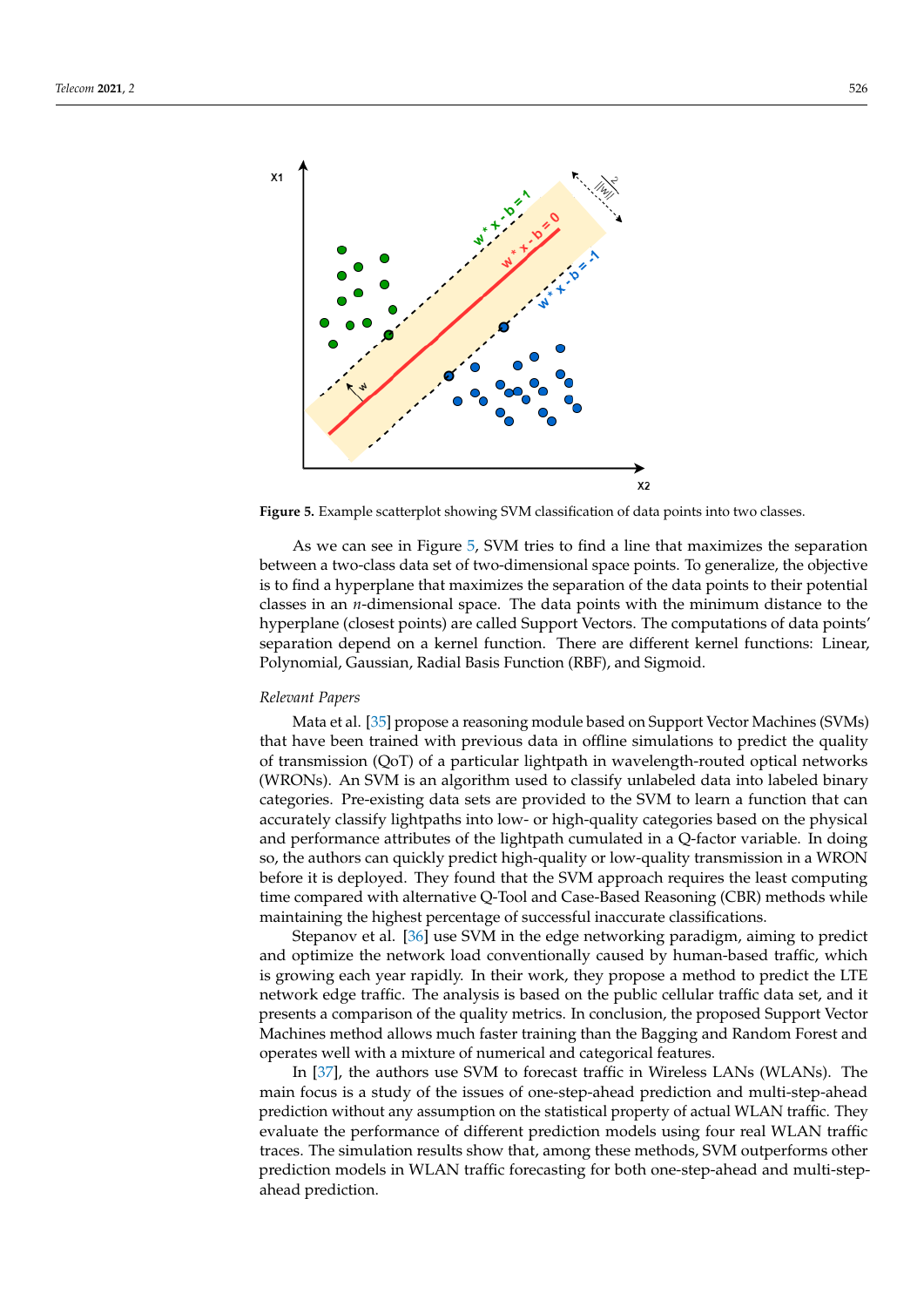Finally, Chen et al. [\[38\]](#page-16-16) study a new hybrid network traffic prediction method (EPSVM) primarily based on Empirical Mode Decomposition (EMD), Particle Swarm Optimization (PSO), and Support Vector Machines (SVM). The EPSVM first utilizes EMD to eliminate the impact of noise signals. Then, SVM is applied to model training and fitting, and PSO optimizes the SVM parameters. The effectiveness of the presented method is examined by evaluating it with different methods, including basic SVM (BSVM), Empirical Mode Decomposition processed by SVM (ESVM), and SVM optimized by Particle Swarm Optimization (PSVM). The authors' case studies demonstrated that the hybrid SVM performed better than the other three network traffic prediction models.

## **6. Linear Regression**

Linear regression is a common technique used in statistical analysis to find and estimate a relationship over two or more sets of variables, regardless of how these are distributed. The variables for regression analysis have to comprise the same number of observations but can otherwise have any size or content. In other words, we are not limited to conducting regression analysis over scalars, but we can use ordinal or categorical variables as well. Figure [6](#page-9-0) shows a scatterplot with a best fit linear trend line.

<span id="page-9-0"></span>

**Figure 6.** Example scatterplot with a linear trendline.

Of these variables, one of them is called dependent. We imagine that all other variables take the name of 'independent variables' and that a causal relationship exists between the independent and the dependent variables. Alternatively, at the very least, we suspect this relationship to exist, and we want to test our suspicions. Similarly, we can efficiently train linear regression models on normalized and standardized data sets. Then, we use this model to predict the outcomes for the test set and measure their performance.

# *Relevant Papers*

While the most common case for using regression models in communication networks is failure detection or network health prediction analysis [\[39\]](#page-16-17), a few papers discuss the application of linear regression towards traffic prediction.

Lechowicz in [\[40\]](#page-16-18) proposed a machine learning regression model to obtain the best weights combination that minimizes the network fragmentation. He developed a fragmentation-aware algorithm showing that the proposed metric and assigned fiber weights decrease network fragmentation. Consequently, the proposed solution allows for bandwidth blocking probability reduction in the short term compared to the reference methods.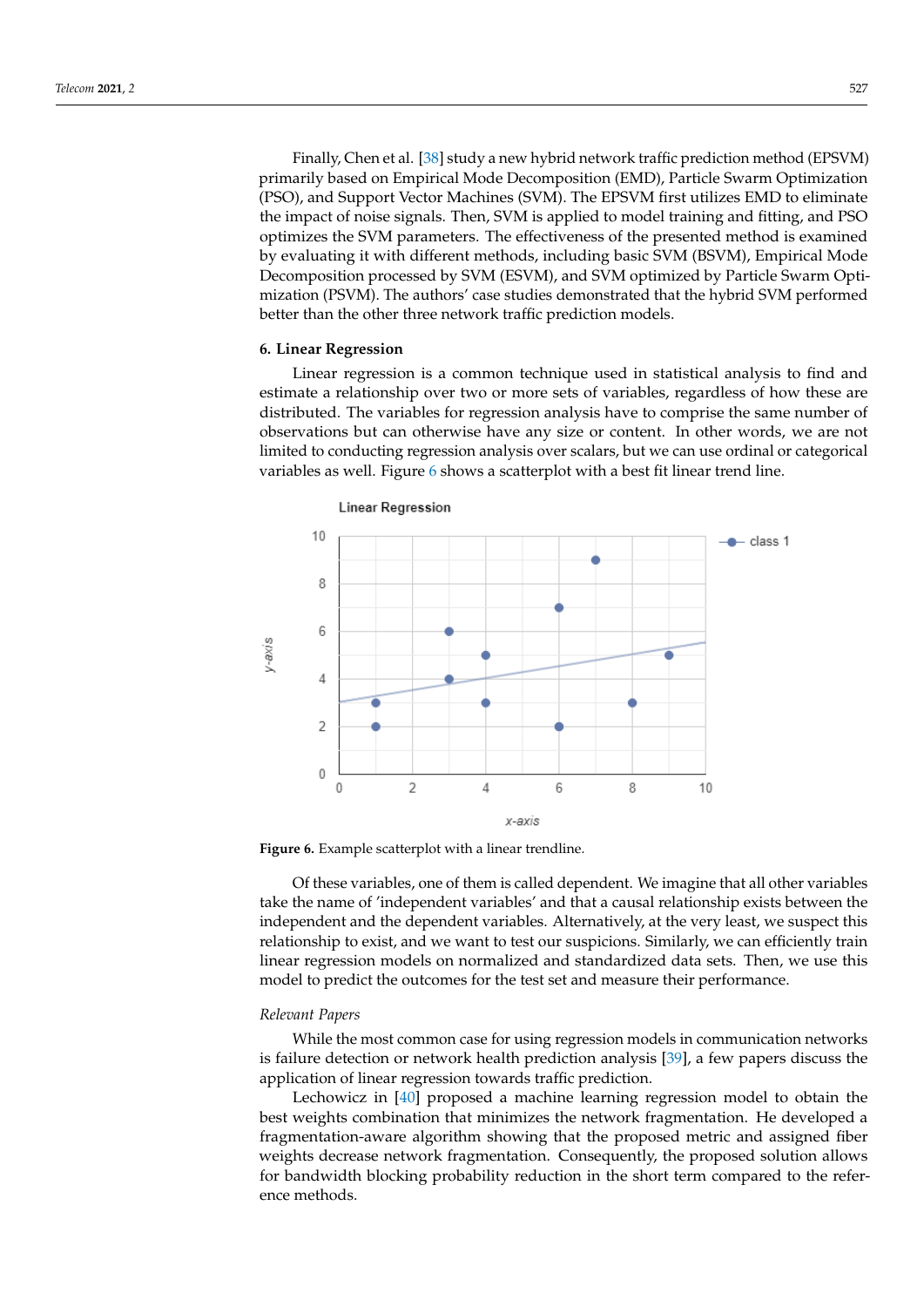Ref. [\[41\]](#page-16-19) describes how linear regression support can be used and shared in optical networks and the assessment of transmission quality (QoT), data traffic patterns, and crosstalk detection to help to route and distribute resources.

Finally, Huang et al. [\[42\]](#page-16-20) propose a solution to reduce power excursions in dynamic optical networks that are equipped with an Erbium-Doped Fiber Amplifier (EDFA). An EDFA system automatically maintains power levels in network amplifiers but faces the issue of undesired power excursions. Power excursions occur when an increase in overall power results in a high-gain channel stealing power from a low-gain channel. A linear regression model is trained on 400 existing training data points until mean square error (MSE) convergence. After convergence, the model recommends channel slots to add or drop, considering their estimated standard error values. The model's accuracy is verified with known power standard deviations measured over a week. This approach is expected to be applicable for more extended periods with different EDFA network designs.

## **7. Principal Component Analysis**

Principal component analysis (PCA) is a data manipulation or reduction technique that reduces the dimensions of a data set while minimizing the amount of information lost, as presented in Figure [7.](#page-10-0) To do this, the initial variables are transformed into a new set of variables called principal components. PCA also works around the fact that the principal components are ordered. As a result, the beginning components keep most of the information [\[43\]](#page-16-21).

<span id="page-10-0"></span>

#### **Principle Component Analysis**

**Figure 7.** Scatterplot showing an example of PCA analysis generating two principal components.

The principle of simplicity is aesthetically desirable, but it can also have advantages in data analysis. Focusing on critical parameters, such as those provided by PCA, within almost any data analysis technique will improve its efficiency and the quality of the result. Including parameters that do not contribute to the model's behavior makes the computation less efficient, and other parameters contribute noise to the problem.

#### *Relevant Papers*

As explained by R. Filho et al. [\[44\]](#page-16-22), PCA can be applied to the initial data to filter out outliers. This is especially useful during the pre-processing stage, before the data are passed into a machine learning algorithm. Using a network with 529 variables, the authors found that using PCA, 11 principal components were enough to be an accurate representation of the traffic data as they were able to account for 91.1% of the total variability.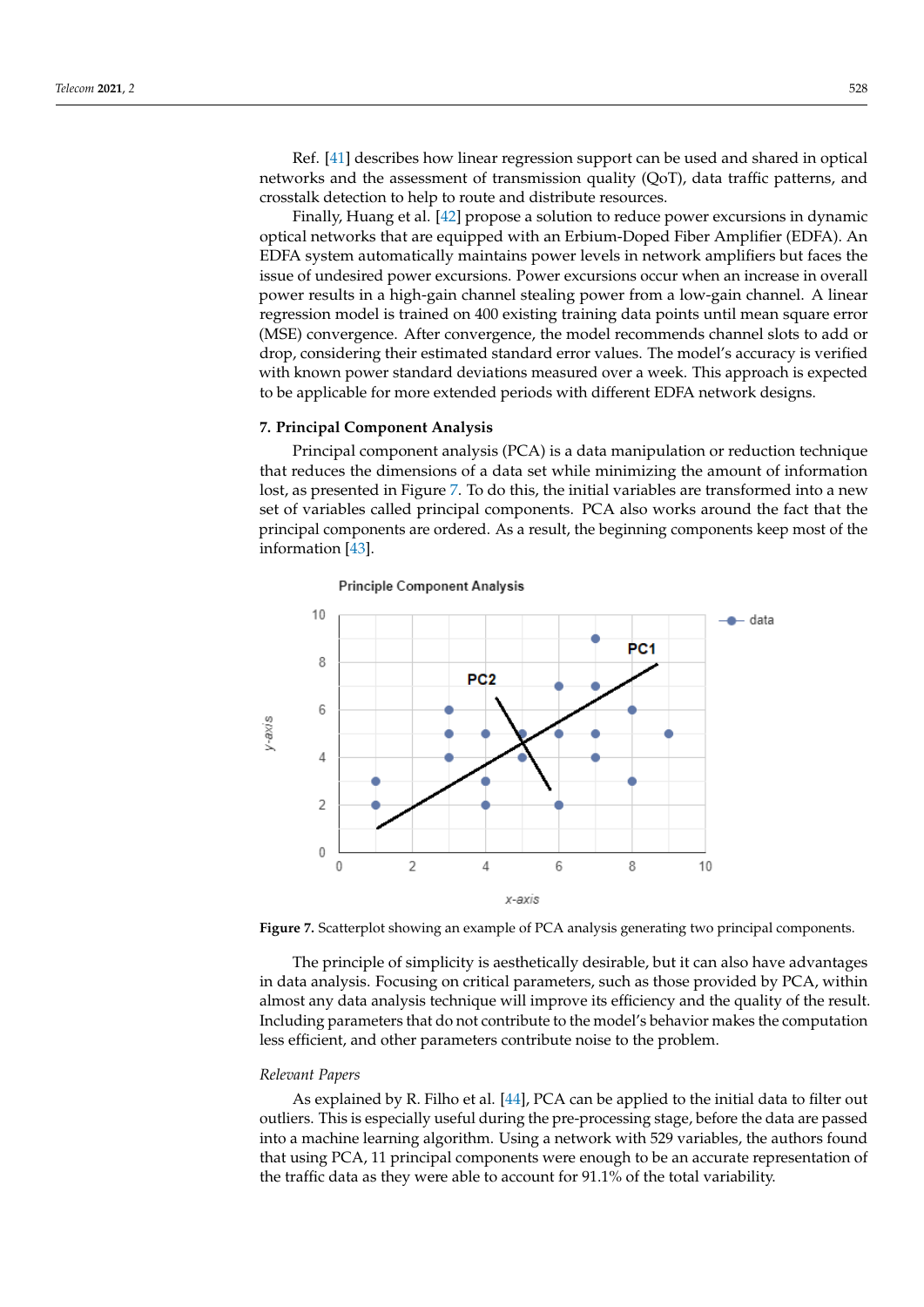Araujo et al. [\[45\]](#page-16-23) use an Artificial Neural Network (ANN) with eight input parameters to estimate performance in wavelength-routed optical networks (WRONs). This approach differs from other Neural Network methodologies by including a physical layer input parameter in the Neural Network. The purpose of the methodology is to present a fast and easy means to estimate blocking probability in WRONs given physical impairments. Independent variables related to the physical layer and topological properties of the WRON were determined by a principal component analysis (PCA). The PCA was performed to generalize and identify variables that would make the model easier to train and use across different networks. The best set of parameters was then used to train the ANN, and the results were compared to network results simulated by a discrete event simulator called SIMPTON. SIMPTON was used to simulate networks with different traffic loads of 100 and 200 Erlangs. The results found that the ANN was an effective method to estimate blocking probability in cases where inadequate training and execution time is desired. There are two downsides to this approach. The first is that the same input criteria need to be used to estimate the blocking probability of the network accurately. Secondly, the error increases for networks with lower traffic loads.

The authors of [\[46\]](#page-16-24) performed a comparative experimental analysis with a PCA-based method on a real-life data set and achieved better decomposition performance. In the real-life data set, results showed that, through robust PCA, most of the significant volume anomalies were short-lived and well-isolated in the residual traffic matrix while PCA failed. In traffic flow prediction experiments based on decomposition, the result based on robust PCA outperformed the PCA and simple average. This provides adequate evidence that robust PCA is more appropriate for traffic flow matrix analysis. The authors concluded that a robust PCA shows promising abilities in improving the accuracy and reliability of traffic flow analysis.

Djukic et al. [\[47\]](#page-16-25) perform prediction of the time evolution of origin–destination (O–D) matrices using the PCA method. PCA shows that the dimensionality of the time series of O–D demand can be reduced significantly. The authors also discover that the results from the PCA method can be used to reveal the structure in the underlying temporal variability patterns in dynamic O–D matrices.

PCA has also been successfully applied to IP networks, as presented in [\[48\]](#page-17-0). The proposed system uses seven traffic flow attributes: bits, packets, and number of flows, to detect problems, and source and destination IP addresses and ports, to provide the network administrator with the necessary information to solve them. The authors applied a hybrid PCA method for network traffic data, and the results showed good traffic prediction and encouraging false alarm generation and detection accuracy on the detection schema using thresholds.

Finally, the authors of [\[49\]](#page-17-1) propose a method based on principal component analysis and Support Vector Regression (PCA-SVR) for the short-term simultaneous prediction of network traffic flow that is multidimensional compared with a traditional single point. Data from a typical traffic network of Beijing City, China, are used for the analysis. Other models, such as ANN and ARIMA, are also developed as a comparison of the performance of both these techniques is carried out to show the effectiveness of the novel method.

## **8. Statistical Models**

This section of the paper contains additional statistical means and optimization models to aid in traffic prediction.

## *8.1. Hidden Markov Model*

The authors Chitra, K. and Senkumar M. R. [\[50\]](#page-17-2) use a three-phased approach to improve the Quality of Service (QoS) in optical WDM networks. The proposed Load Balancing Technique to improve QoS for Lightpath Establishment (LBIQLE) evaluates a network based on throughput, blocking probability, and delay metrics. A Hidden Markov Model (HMM) was first used to predict the next future traffic load. An HMM has two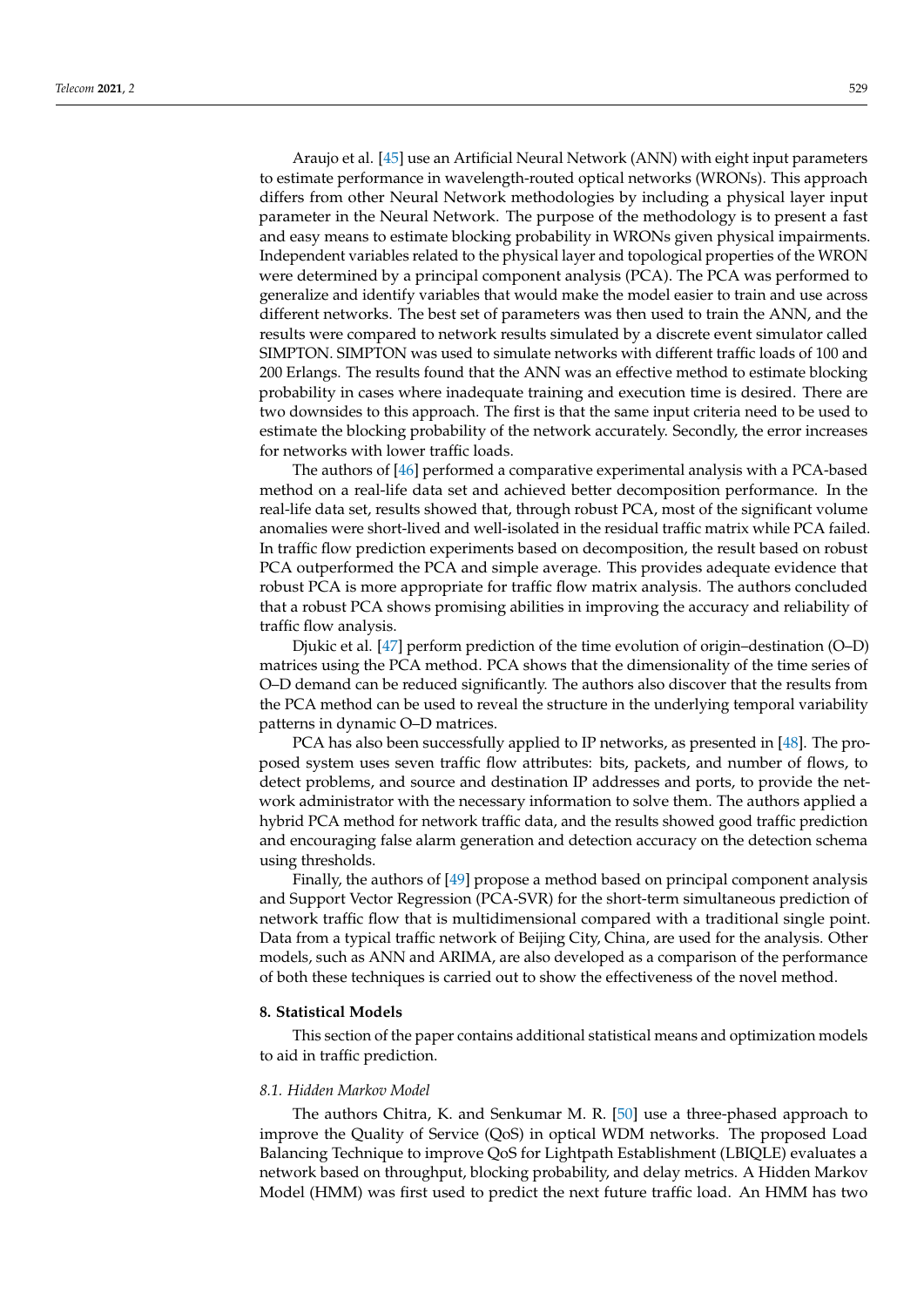layers, a hidden layer and an observable layer. To determine the most likely future state of the system, a sequence of probabilities in the hidden layer is calculated and output to the observable layer. This series of probabilities is known as the Markov chain, which assumes that the next state is only dependent on the current state of the system and not any prior past states [\[51\]](#page-17-3). Phase 2 of LBIQLE utilizes wavelength order to reduce crosstalk. Finally, in phase 3, a proprietary algorithm is used to modify the virtual topology to best meet the predicted traffic demand in phase 1 from the HMM. Simulated results using LBIQLE are compared with a GRASP approach and found to have higher network utilization rates. LBIQLE also reduces the blocking probability and delay while increasing the traffic throughput.

Moreover, the authors of [\[52\]](#page-17-4) propose Monte Carlo Tree Search as a solution to the Markov Model to enable traffic prediction in inter-data center optimization problems that use Cross-Stratum Optimization architecture for provider-centric use cases.

#### *8.2. Bayesian Estimation*

In passive optical networks (PONs), an optical line terminal (OLT) sends packets of data to optical network units (ONUs) located at the user end. Dias, M., Karunaratne, B., and Wong, E. [\[53\]](#page-17-5) use Bayesian Estimation to predict the interarrival time of packets from the OLT to the ONU. Calculations are performed at the OLT, such as the necessary sleep/doze time, and the predicted traffic accumulated during sleep is calculated. The command is then sent from the OLT to the ONU, telling it when to sleep and wake up to receive the next packet. The ONU estimates the average interarrival time of packets using Bayesian estimation and returns its estimation to the OLT for calculations. Bayesian estimation is a probability-based statistical method, used in this paper to find the most likely average number of interarrival packets. The process is iterated to update the likelihood of the average number of packets with each additional measurement. Using this method, the authors are able to achieve 63% energy savings, with a 13% reduction in the average delay that is expected from the ONU sleeping and waking.

Zhong et al. [\[54\]](#page-17-6) propose wavelength splitting optimization algorithms to maximize traffic throughput during periods of traffic spikes in elastic optical networks. Instead of turning equipment on and off to handle high traffic volumes, traffic is split into different lightpaths when a threshold is reached. Traffic is processed through four algorithms to determine the number of splitpoints, which lightpaths to split, resource allocation after a split, and incremental traffic routing. The authors found that wavelength splitting optimization could increase the overall traffic throughput in a network, assuming that the network traffic could be split to begin with. One downside of traffic splitting is that it interrupts network traffic for a short amount of time to tear down and create new lightpaths. However, the proposed optimization technique is a viable solution for short-term traffic spikes lasting from hours to days as it only requires a few minutes of calculation and network reconfiguration.

## **9. Linear Time Series**

The use of linear predictive models is successfully demonstrated in several papers for short-term traffic prediction. These include Auto-Regressive (AR), Moving Average (MA), Autoregressive Moving Average (ARMA), and Autoregressive Integrated Moving Average (ARIMA). Autoregressive models are created on the idea that we can try to predict future values based on past values of this same variable. Alternatively, it could be said that the current value can be described as a linear function of past values [\[55\]](#page-17-7). The 'auto' portion of autoregressive indicates that we are examining the relationship of the variable against itself. For Moving Average models, past forecast errors are used for regression rather than past values. ARIMA combines these two models but includes an integrated component where differences between periods must be modeled, rather than data from the period itself [\[56\]](#page-17-8).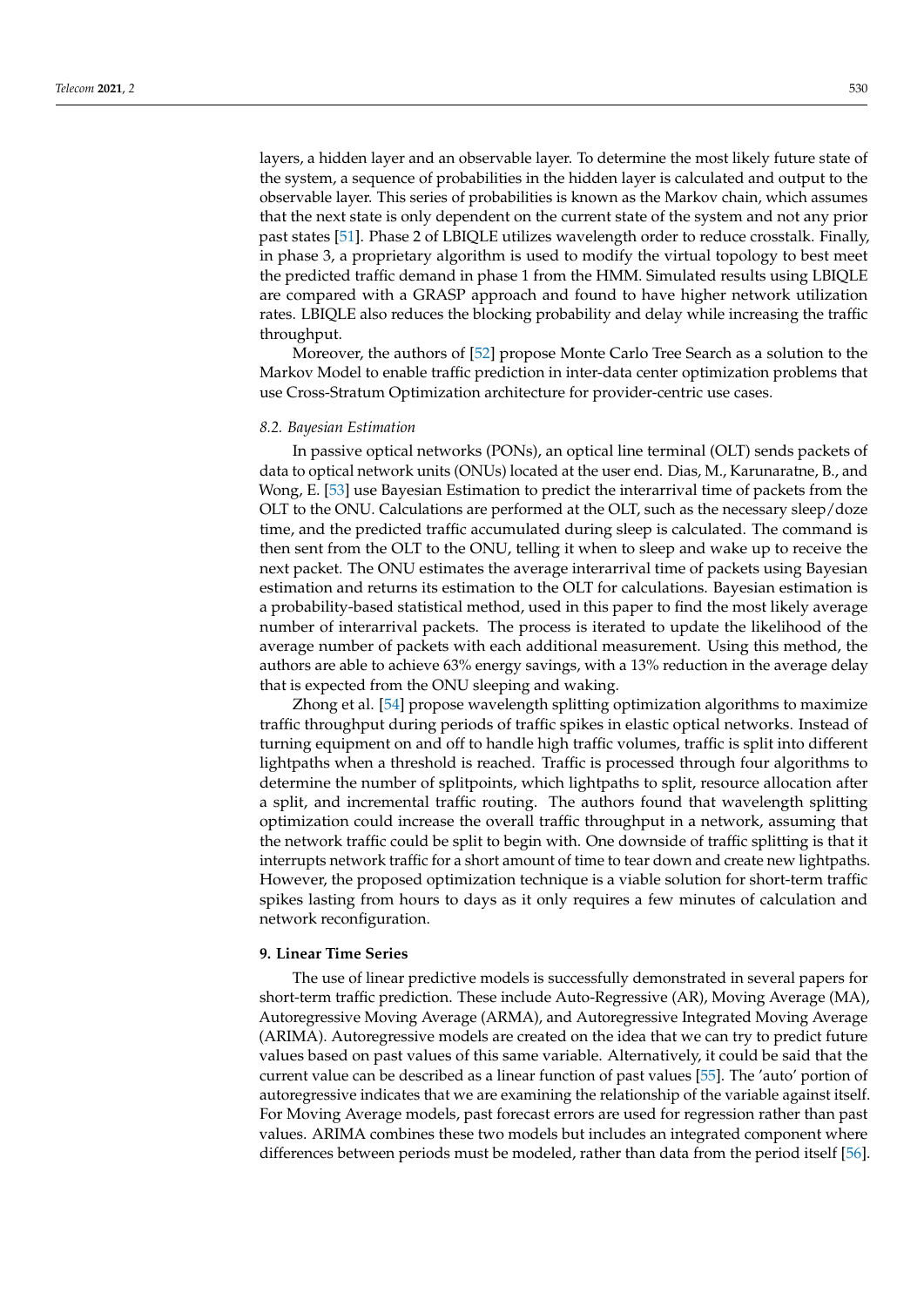## *Relevant Papers*

Hoong et al. [\[57\]](#page-17-9) utilized the ARMA time series model to forecast network traffic and examine the impact of data transferring in low and high forecasted traffic scenarios. The authors experimented with the ARMA model using captured network packets representing the network condition in this study. These data were transformed with log return before using the ARMA model to create a network traffic pattern for forecasting. Using both a 10 MB file and a 1 GB file, they initiate the transferring of files when the forecasted traffic is low and high to test their forecasting accuracy and observe the file transfer throughput. In their conclusions, the authors note that initiating data transfer when the next step in the traffic forecast is low would lead to more efficient throughput, and they suggest dividing larger files into smaller sizes. They suggest that using ARMA model traffic prediction could allow for more effective file transfers.

Similarly, Tan et al. [\[58\]](#page-17-10) proposed using the ARMA model for traffic prediction in hopes of allowing application developers to find out the best periods for their users to download software patches. Given that downloading software patches can impact bandwidth during activities such as streaming videos or gaming, it would be ideal to use network traffic forecasting to avoid downloading patches or updates during these times. Using captured TCP data, the authors used the ARMA model on the log return values of the collected data and compared the forecasted pattern to the actual traffic data, varying two parameters: the sampling size of the Moving Average and the step size of the sample data. Their study finds that the ARMA model could forecast short-term traffic regardless of historical data size and suggests that this method could be suitable for forecasting software patch download periods.

Sadek et al. [\[59\]](#page-17-11) proposed using a k-factor Gegenbauer ARMA (GARMA) model for predicting high-speed network traffic and compared it to the traditional autoregressive model. This study captured traffic data for MPEG, JPEG, video, Ethernet, and the Internet. Using the mean absolute error (MAE) and the signal to error ratio (SER), they measured the accuracy of their prediction model. The authors found that the k-factor GARMA model outperformed the autoregressive (AR) model. They suggest that this prediction model could be used to plan congestion control, such as dynamically allocating bandwidth.

Moayedi et al. [\[60\]](#page-17-12) described the use of an ARIMA model for predicting traffic and detecting anomalies. Using a uniform random number distribution, they simulated 15 min of data from a network interface card. Using the ARIMA model to simulate traffic, anomalies were detected in the autocorrelation and partial autocorrelation plots.

#### <span id="page-13-0"></span>**10. Summary**

In this section, we summarize all the discussed papers into two tables. Table [1](#page-14-0) shows a list of the literature that has been classified for their use in short-term network traffic prediction. Table [2](#page-14-1) shows a list of the literature that has been classified for their use in long-term network traffic prediction. Finally, each table consists of a further classification of all techniques into Local and Wide Area Network type, the metric that they use for evaluating their work, and the application (e.g., cellular networks, optical networks, and so on).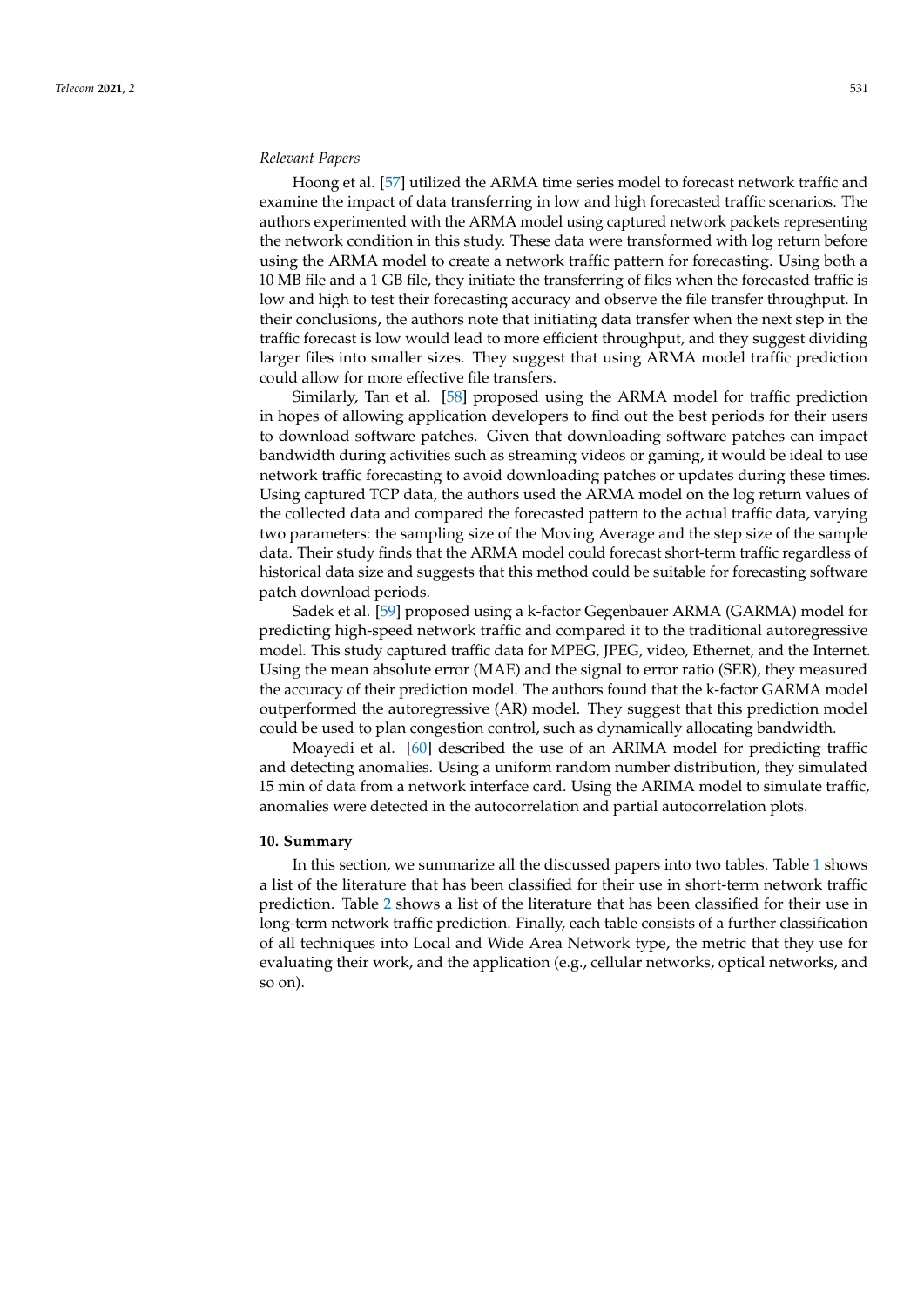| Technique          | Reference | Type                           | Local/Wide | Metric                      | Application                    |
|--------------------|-----------|--------------------------------|------------|-----------------------------|--------------------------------|
| NN                 | 17        | NN                             | Wide       | Traffic Volume              | Cellular traffic               |
|                    | 19        | <b>LSTM</b>                    | Wide       | <b>Blocking Probability</b> | Optical networks               |
|                    | 20        | <b>GCN-GAN</b>                 | Wide       | <b>Traffic Volume</b>       | Elastic optical networks       |
|                    | 21        | <b>RNN</b>                     | Wide       | Traffic Volume              | Communication networks         |
|                    | 24        | <b>BPNN</b>                    | Wide       | <b>Blocking Probability</b> | Elastic optical networks       |
|                    | 25        | <b>LSTM</b>                    | Wide       | Traffic Volume              | Big data oriented networks     |
|                    | 30        | NN                             | Wide       | Traffic Volume              | Universal                      |
|                    | 32        | <b>ELM</b>                     | Wide       | Traffic Volume              | Bufferless OBS/OPS networks    |
| <b>SVM</b>         | 36        | <b>SVM</b>                     | Wide       | Traffic Volume              | LTE networks                   |
|                    | 37        | <b>SVM</b>                     | Local      | Traffic Volume              | Wireless Local Area Networks   |
|                    | 38        | Hybrid SVM                     | Wide       | Traffic Volume              | Metro network                  |
| <b>PCA</b>         | 44        | <b>PCA</b>                     | Wide       | <b>Traffic Volume</b>       | IP network backbone            |
|                    | 45        | <b>PCA</b>                     | Wide       | <b>Blocking Probability</b> | Optical networks               |
|                    | 47        | <b>PCA</b>                     | Local      | Traffic Volume              | Bluetooth networks             |
|                    | 49        | <b>PCA</b>                     | Wide       | Traffic Volume              | Metro networks                 |
| Statistical Model  | 52        | <b>Markov Decision Process</b> | Wide       | <b>Blocking Probability</b> | Optical networks               |
|                    | 53        | Bayesian Estimation            | Local      | <b>Traffic Volume</b>       | ONU                            |
|                    | 54        | Statistical analysis           | Wide       | Traffic Volume              | Elastic optical networks       |
| Linear Time Series | 57        | ARMA                           | Local      | Traffic Volume              | TCP traffic                    |
|                    | 58        | GARMA                          | Local      | Traffic Volume              | MPEG, JPEG, Ethernet, Internet |

<span id="page-14-0"></span>**Table 1.** List of papers on short-term communication traffic prediction.

<span id="page-14-1"></span>**Table 2.** List of papers on long-term communication traffic prediction.

| Technique                 | Reference | <b>Type</b>              | Local/Wide | Metric                      | Application                                    |
|---------------------------|-----------|--------------------------|------------|-----------------------------|------------------------------------------------|
|                           | 14        | <b>ANN</b>               | Wide       | <b>Blocking Probability</b> | Optical networks                               |
| NΝ                        | 19        | <b>LSTM</b>              | Wide       | <b>Blocking Probability</b> | Optical networks                               |
|                           | 20        | <b>GCN-GAN</b>           | Wide       | Traffic Volume              | Traffic prediction                             |
|                           | 26        | <b>NARX</b>              | Local      | Traffic Volume              | Traffic prediction                             |
|                           | 33        | <b>GCN-GAN</b>           | Wide       | Traffic Volume              | Traffic prediction                             |
| <b>SVM</b>                | 35        | <b>SVM</b>               | Wide       | QoT prediction              | Optical transport networks                     |
| Linear Regression         | 40        | <b>Linear Regression</b> | Wide       | Fragmentation prediction    | Spectrally-Spatially Flexible Optical Networks |
| <b>Statistical Models</b> | 50        | Hidden Markov Model      | Wide       | Traffic Volume              | Wavelength Division Multiplexing networks      |
| <b>Linear Time Series</b> | 57        | <b>FSN</b>               | Wide       | Traffic Volume              | Wireless traffic load                          |
|                           | 60        | ARIMA                    | Wide       | Traffic Volume              | Communication networks                         |

#### **11. Conclusions and Future Opportunities**

Communication networks, wired and wireless, continue to grow in size, complexity, and intelligence. Network intelligence is introduced for the network to handle high-volume situations better and to ensure the quality of service. This paper has surveyed multiple papers relevant to network traffic prediction and classified them according to their use and applicability to the short term or the long term. These methodologies have also been evaluated for their use in Local versus Wide Area Networks.

Our findings suggest that Neural Network techniques are the most common tools used in network traffic volume prediction, followed by linear time series modeling. Backpropagation Neural Networks and Recurrent Neural Networks seem to be able to more accurately predict future network states, perhaps due to their feedback mechanisms, allowing them to serve as memory. At the same time, some authors propose solutions mainly used in image processing (such as the GCN-GAN method) and adapt them to the problems related to traffic prediction. On the other hand, linear time series are mainly used in LAN for short-term traffic prediction.

Network traffic volume and blocking probability were the most desired metrics to predict in communication networks. Some papers used traffic prediction to trigger network reconfigurations adaptively. Other uses for traffic prediction include determining ideal periods for software patch downloading and file transfers.

As more research is conducted, software-defined networking is pushing high-performing, automated, and intelligent networks into the realm of reality. Machine learning and statistical modules may be loaded onto physical devices attached to the communication network for monitoring, prediction, and configuration. The increasing availability of highquality historical data may also facilitate these models' faster and more accurate 'learning'. What remains is to determine which methods are most viable in which network scenarios. Various factors in each technique should be considered, such as processing requirement, calculation time, power consumption, and network topology.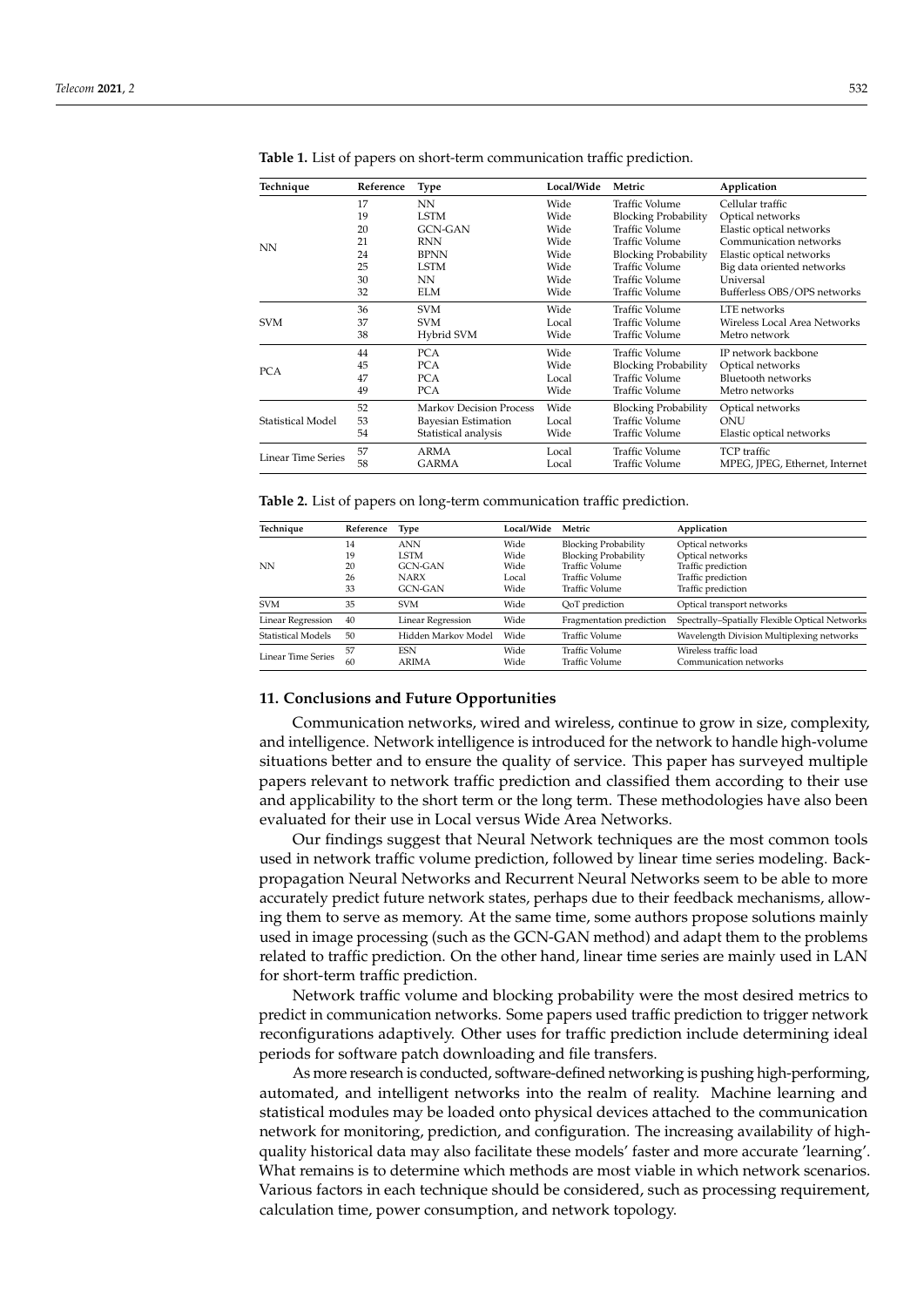An attractive future opportunity is the application of epsilon greedy Q-learning in transport optical networks. The aim is to have a balance between exploration and exploitation. The optimization of Q-learning will allow us not to select local optima but instead focus on finding the global one. The strategies that can be explored are the decayedepsilon greedy approach, since, usually, the exploration diminishes over time, and regret minimization to speed up the convergence rate of traffic prediction in large networks.

Future network solutions should manage the ever-increasing data transfer demand without adding complexity, while minimizing the network operators' and users' time on network operations and management. These solutions should also be easily maintainable, and their capabilities should be continuously updated by relying as little as possible on human intervention.

**Author Contributions:** Writing—original draft, A.C. and J.L.; Writing—review & editing, M.A. All authors have read and agreed to the published version of the manuscript.

**Funding:** This research received no external funding.

**Conflicts of Interest:** The authors declare no conflict of interest.

## **References**

- <span id="page-15-0"></span>1. Chen, L.P. Mehryar Mohri, Afshin Rostamizadeh, and Ameet Talwalkar: Foundations of Machine Learning, second edition. *Stat. Papers* **2019**, *60*, 1793–1795. [\[CrossRef\]](http://doi.org/10.1007/s00362-019-01124-9)
- <span id="page-15-1"></span>2. Jinno, M.; Takara, H.; Kozicki, B. Concept and Enabling Technologies of Spectrum-Sliced Elastic Optical Path Network (SLICE). In Proceedings of the Asia Communications and Photonics Conference and Exhibition, Shanghai, China, 2–6 November 2009. [\[CrossRef\]](http://dx.doi.org/10.1364/ACP.2009.FO2)
- <span id="page-15-2"></span>3. Gerstel, O.; Jinno, M.; Lord, A.; Yoo, S.J.B. Elastic optical networking: A new dawn for the optical layer? *IEEE Commun. Mag.* **2012**, *50*, 12–20. [\[CrossRef\]](http://dx.doi.org/10.1109/MCOM.2012.6146481)
- <span id="page-15-4"></span><span id="page-15-3"></span>4. Richardson, D.J.; Fini, J.M.; Nelson, L.E. Space-division multiplexing in optical fibres. *Nat. Photonics* **2013**, *7*, 354–362. [\[CrossRef\]](http://dx.doi.org/10.1038/nphoton.2013.94) 5. Tomkos, I. Toward the 6G Network Era: Opportunities and Challenges. *IT Prof.* **2020**, *22*, 34–38. [\[CrossRef\]](http://dx.doi.org/10.1109/MITP.2019.2963491)
- <span id="page-15-5"></span>6. Jain, R.; Subharthi, P. Network Virtualization and Software Defined Networking for Cloud Computing: A Survey. *IEEE Commun. Mag.* **2013**, *51*, 24–31. [\[CrossRef\]](http://dx.doi.org/10.1109/MCOM.2013.6658648)
- <span id="page-15-6"></span>7. Mahmoud, Q.H. *Cognitive Networks: Towards Self-Aware Networks*; John Wiley & Sons, Ltd.: Hoboken, NJ, USA, 2007. [\[CrossRef\]](http://dx.doi.org/10.1002/9780470515143)
- <span id="page-15-7"></span>8. Cisco. *Global Cloud Index: Forecast and Methodology, 2016–2021 (White Paper)*; Technical Report; CISCO: San Jose, CA, USA, 2018. [\[CrossRef\]](http://dx.doi.org/1461303651810644)
- <span id="page-15-8"></span>9. Rak, J. *Resilient Routing in Communication Networks*; Computer Communications and Networks; Springer International Publishing: Berlin/Heidelberg, Germany, 2015; pp. 11–43. [\[CrossRef\]](http://dx.doi.org/10.1007/978-3-319-22333-9)
- <span id="page-15-9"></span>10. Woo, W.L. Future trends in IM: Human-machine co-creation in the rise of AI. *IEEE Instrum. Meas. Mag.* **2020**, *23*, 71–73. [\[CrossRef\]](http://dx.doi.org/10.1109/MIM.2020.9062691)
- <span id="page-15-10"></span>11. Musumeci, F.; Rottondi, C.; Nag, A.; Macaluso, I.; Zibar, D.; Ruffini, M.; Tornatore, M. An Overview on Application of Machine Learning Techniques in Optical Networks. *arXiv* **2018**, arXiv:1803.07976v1.
- <span id="page-15-11"></span>12. Rad, M.M.; Fouli, K.; Fathallah, H.A.; Rusch, L.A.; Maier, M. Passive optical network monitoring: Challenges and requirements. *IEEE Commun. Mag.* **2011**, *49*, S45–S52. [\[CrossRef\]](http://dx.doi.org/10.1109/MCOM.2011.5706313)
- <span id="page-15-12"></span>13. Gu, R.; Yang, Z.; Ji, Y. Machine learning for intelligent optical networks: A comprehensive survey. *J. Netw. Comput. Appl.* **2020**, *157*, 102576. [\[CrossRef\]](http://dx.doi.org/10.1016/j.jnca.2020.102576)
- <span id="page-15-13"></span>14. Aibin, M. Traffic prediction based on machine learning for elastic optical networks. *Opt. Switch. Netw.* **2018**, *30*, 33–39. [\[CrossRef\]](http://dx.doi.org/10.1016/j.osn.2018.06.001)
- <span id="page-15-14"></span>15. Aibin, M.; Walkowiak, K. Monte Carlo Tree Search with Last-Good-Reply Policy for Cognitive Optimization of Cloud-Ready Optical Networks. *J. Netw. Syst. Manag.* **2020**, *28*, 1722–1744. [\[CrossRef\]](http://dx.doi.org/10.1007/s10922-020-09555-8)
- <span id="page-15-15"></span>16. Bengio, Y. Learning Deep Architectures for AI. *Found. Trends Mach. Learn.* **2009**, *2*, 1–127. [\[CrossRef\]](http://dx.doi.org/10.1561/2200000006)
- <span id="page-15-16"></span>17. Zang, Y.; Ni, F.; Feng, Z.; Cui, S.; Ding, Z. Wavelet transform processing for cellular traffic prediction in machine learning networks. In Proceedings of the 2015 IEEE China Summit and International Conference on Signal and Information Processing, ChinaSIP 2015—Proceedings, Chengdu, China, 12–15 July 2015; pp. 458–462. [\[CrossRef\]](http://dx.doi.org/10.1109/CHINASIP.2015.7230444)
- <span id="page-15-17"></span>18. Ren, G.; Cao, Y.; Wen, S.; Huang, T.; Zeng, Z. A modified Elman neural network with a new learning rate scheme. *Neurocomputing* **2018**, *286*, 11–18. [\[CrossRef\]](http://dx.doi.org/10.1016/j.neucom.2018.01.046)
- <span id="page-15-18"></span>19. Aibin, M. Deep Learning for Cloud Resources Allocation: Long-Short Term Memory in EONs. In Proceedings of the International Conference on Transparent Optical Networks, Angers, France, 9–13 July 2019; pp. 8–11.
- <span id="page-15-19"></span>20. Aibin, M.; Chung, N.; Gordon, T.; Lyford, L.; Vinchoff, C. On Short-and Long-Term Traffic Prediction in Optical Networks Using Machine Learning. In Proceedings of the 25th International Conference on Optical Network Design and Modelling, ONDM 2021, Gothenburg, Sweden, 28 June–1 July 2021. [\[CrossRef\]](http://dx.doi.org/10.23919/ONDM51796.2021.9492437)
- <span id="page-15-20"></span>21. Chung, J.; Gulcehre, C.; Cho, K.; Bengio, Y. Empirical Evaluation of Gated Recurrent Neural Networks on Sequence Modeling. *arXiv* **2014**, arXiv:1412.3555.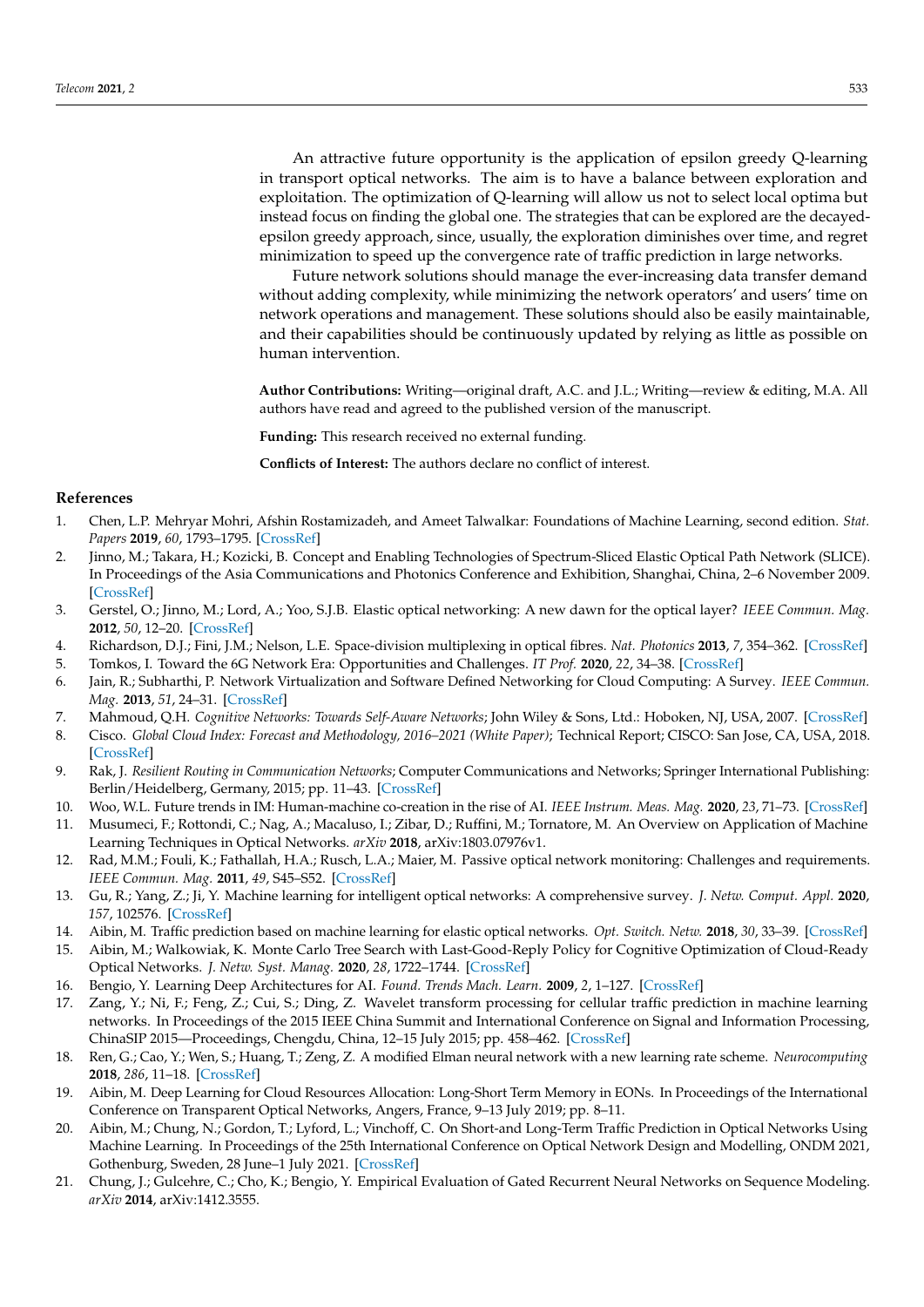- <span id="page-16-0"></span>22. Peng, G. CDN: Content Distribution Network. *arXiv* **2004**, arXiv:cs.NI/0411069.
- <span id="page-16-1"></span>23. Jaeger, H. Echo state network. *Scholarpedia* **2007**, *2*, 2330. [\[CrossRef\]](http://dx.doi.org/10.4249/scholarpedia.2330)
- <span id="page-16-2"></span>24. Jia, W.B.; Xu, Z.Q.; Ding, Z.; Wang, K. An efficient routing and spectrum assignment algorithm using prediction for elastic optical networks. In Proceedings of the 2016 International Conference on Information System and Artificial Intelligence, ISAI 2016, Hong Kong, China, 24–26 June 2017; pp. 89–93. [\[CrossRef\]](http://dx.doi.org/10.1109/ISAI.2016.0028)
- <span id="page-16-3"></span>25. Morales, F.; Ruiz, M.; Gifre, L.; Contreras, L.M.; López, V.; Velasco, L. Virtual Network Topology Adaptability Based on Data Analytics for Traffic Prediction. *J. Opt. Commun. Netw.* **2017**, *9*, A35–A45. [\[CrossRef\]](http://dx.doi.org/10.1364/JOCN.9.000A35)
- <span id="page-16-4"></span>26. Menezes, J.M.P.; Barreto, G.A. Long-term time series prediction with the NARX network: An empirical evaluation. *Neurocomputing* **2008**, *71*, 3335–3343. [\[CrossRef\]](http://dx.doi.org/10.1016/j.neucom.2008.01.030)
- <span id="page-16-5"></span>27. Sum, J.; Kan, W.K.; Young, G. A Note on the Equivalence of NARX and RNN. *Neural Comput. Appl.* **2014**, *8*, 33–39. [\[CrossRef\]](http://dx.doi.org/10.1007/s005210050005)
- <span id="page-16-6"></span>28. Schaffer, C. Overfitting Avoidance as Bias. *Mach. Learn.* **1993**, *10*, 153–178. [\[CrossRef\]](http://dx.doi.org/10.1007/BF00993504)
- <span id="page-16-7"></span>29. Xiong, Y.; Shi, J.; Lv, Y.; Rouskas, G.N. Power-aware lightpath management for SDN-based elastic optical networks. In Proceedings of the 2017 26th International Conference on Computer Communications and Networks, ICCCN 2017, Vancouver, BC, Canada, 31 July–3 August 2017. [\[CrossRef\]](http://dx.doi.org/10.1109/ICCCN.2017.8038398)
- <span id="page-16-8"></span>30. Bolla, R.; Bruschi, R.; Lago, P. The hidden cost of network low power idle. In Proceedings of the IEEE International Conference on Communications, Budapest, Hungary, 9–13 June 2013; pp. 4148–4153. [\[CrossRef\]](http://dx.doi.org/10.1109/ICC.2013.6655212)
- <span id="page-16-9"></span>31. Kennedy, J.; Eberhart, R. Particle swarm optimization. In Proceedings of the ICNN'95—International Conference on Neural Networks, Perth, Australia, 27 November–1 December 1995; Volume 4, pp. 1942–1948. [\[CrossRef\]](http://dx.doi.org/10.1109/ICNN.1995.488968)
- <span id="page-16-10"></span>32. Leung, H.C.; Leung, C.S.; Wong, E.W.; Li, S. Extreme learning machine for estimating blocking probability of bufferless OBS/OPS networks. *J. Opt. Commun. Netw.* **2017**, *9*, 682–692. [\[CrossRef\]](http://dx.doi.org/10.1364/JOCN.9.000682)
- <span id="page-16-11"></span>33. Vinchoff, C.; Chung, N.; Gordon, T.; Lyford, L.; Aibin, M. Traffic Prediction in Optical Networks Using Graph Convolutional Generative Adversarial Networks. In Proceedings of the International Conference on Transparent Optical Networks, Bari, Italy, 19–23 July 2020; pp. 3–6.
- <span id="page-16-12"></span>34. Noble, W.S. What is a support vector machine? *Nat. Biotechnol.* **2006**, *24*, 1565–1567. [\[CrossRef\]](http://dx.doi.org/10.1038/nbt1206-1565) [\[PubMed\]](http://www.ncbi.nlm.nih.gov/pubmed/17160063)
- <span id="page-16-13"></span>35. Mata, J.; De Miguel, I.; Durán, R.J.; Aguado, J.C.; Merayo, N.; Ruiz, L.; Fernández, P.; Lorenzo, R.M.; Abril, E.J. A SVM approach for lightpath QoT estimation in optical transport networks. In Proceedings of the 2017 IEEE International Conference on Big Data, Big Data 2017, Boston, MA, USA, 11–14 December 2017; pp. 4795–4797. [\[CrossRef\]](http://dx.doi.org/10.1109/BIGDATA.2017.8258545)
- <span id="page-16-14"></span>36. Stepanov, N.; Alekseeva, D.; Ometov, A.; Lohan, E.S. Applying Machine Learning to LTE Traffic Prediction: Comparison of Bagging, Random Forest, and SVM. In Proceedings of the International Congress on Ultra Modern Telecommunications and Control Systems and Workshops, Brno, Czech Republic, 5–7 October 2020; pp. 119–123. [\[CrossRef\]](http://dx.doi.org/10.1109/ICUMT51630.2020.9222418)
- <span id="page-16-15"></span>37. Feng, H.; Shu, Y.; Wang, S.; Ma, M. SVM-based models for predicting WLAN traffic. In Proceedings of the IEEE International Conference on Communications, Istanbul, Turkey, 11–15 June 2006; Volume 2, pp. 597–602. [\[CrossRef\]](http://dx.doi.org/10.1109/ICC.2006.254860)
- <span id="page-16-16"></span>38. Chen, W.; Shang, Z.; Chen, Y.; Chaeikar, S.S. A Novel Hybrid Network Traffic Prediction Approach Based on Support Vector Machines. *J. Comput. Netw. Commun.* **2019**, *2019*, 2182803. [\[CrossRef\]](http://dx.doi.org/10.1155/2019/2182803)
- <span id="page-16-17"></span>39. Mata, J.; de Miguel, I.; Durán, R.J.; Merayo, N.; Singh, S.K.; Jukan, A.; Chamania, M. Artificial intelligence (AI) methods in optical networks: A comprehensive survey. *Opt. Switch. Netw.* **2018**, *28*, 43–57. [\[CrossRef\]](http://dx.doi.org/10.1016/j.osn.2017.12.006)
- <span id="page-16-18"></span>40. Lechowicz, P. Regression-based fragmentation metric and fragmentation-aware algorithm in spectrally-spatially flexible optical networks. *Comput. Commun.* **2021**, *175*, 156–176. [\[CrossRef\]](http://dx.doi.org/10.1016/j.comcom.2021.05.012)
- <span id="page-16-19"></span>41. Rai, S.; Garg, A.K. Analysis of RWA in WDM optical networks using machine learning for traffic prediction and pattern extraction. *J. Opt.* **2021**, 1–8. [\[CrossRef\]](http://dx.doi.org/10.1007/s12596-021-00735-6)
- <span id="page-16-20"></span>42. Huang, Y.; Samoud, W.; Gutterman, C.L.; Ware, C.; Lourdiane, M.; Zussman, G.; Samadi, P.; Bergman, K. A Machine Learning Approach for Dynamic Optical Channel Add/Drop Strategies that Minimize EDFA Power Excursions|VDE Conference Publication | IEEE Xplore. In Proceedings of the European Conference on Optical Communication, Anaheim, CA, USA, 20–24 March 2016.
- <span id="page-16-21"></span>43. Abadi, M.; Barham, P.; Chen, J.; Chen, Z.; Davis, A.; Dean, J.; Devin, M.; Ghemawat, S.; Irving, G.; Isard, M.; et al. TensorFlow: A System for Large-Scale Machine Learning This paper is included in the Proceedings of the TensorFlow: A system for large-scale machine learning. In Proceedings of the 12th USENIX conference on Operating Systems Design and Implementation, Savannah, GA, USA, 2–4 November 2016. [\[CrossRef\]](http://dx.doi.org/10.1126/science.aab4113.4)
- <span id="page-16-22"></span>44. Filho, R.H.; Maia, J.E.B. Network traffic prediction using PCA and K-means. In Proceedings of the 2010 IEEE/IFIP Network Operations and Management Symposium, NOMS 2010, Osaka, Japan, 19–23 April 2010; pp. 938–941. [\[CrossRef\]](http://dx.doi.org/10.1109/NOMS.2010.5488338)
- <span id="page-16-23"></span>45. De Araújo, D.R.; Bastos-Filho, C.J.; Martins-Filho, J.F. Methodology to obtain a fast and accurate estimator for blocking probability of optical networks. *J. Opt. Commun. Netw.* **2015**, *7*, 380–391. [\[CrossRef\]](http://dx.doi.org/10.1364/JOCN.7.000380)
- <span id="page-16-24"></span>46. Xing, X.; Zhou, X.; Hong, H.; Huang, W.; Bian, K.; Xie, K. Traffic Flow Decomposition and Prediction Based on Robust Principal Component Analysis. In Proceedings of the IEEE Conference on Intelligent Transportation Systems, Proceedings ITSC, Gran Canaria, Spain, 15–18 September 2015; pp. 2219–2224. [\[CrossRef\]](http://dx.doi.org/10.1109/ITSC.2015.358)
- <span id="page-16-25"></span>47. Djukic, T.; Flötteröd, G.; Van Lint, H.; Hoogendoorn, S. Efficient real time OD matrix estimation based on Principal Component Analysis. In Proceedings of the IEEE Conference on Intelligent Transportation Systems, Proceedings ITSC, Anchorage, AK, USA, 16–19 September 2012; pp. 115–121. [\[CrossRef\]](http://dx.doi.org/10.1109/ITSC.2012.6338720)